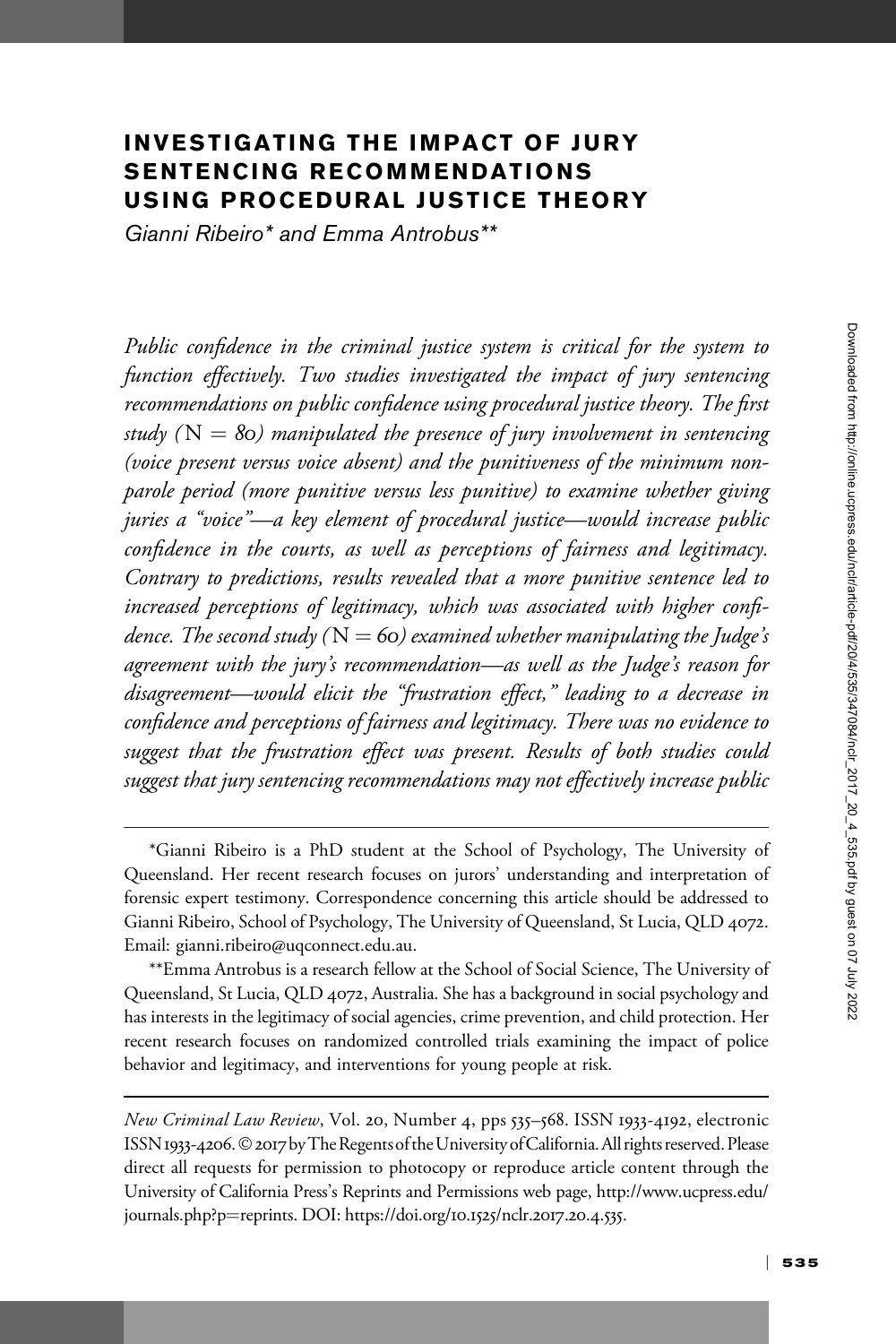confidence and perceptions of fairness and legitimacy in the courts, however alternate explanations are discussed.

Keywords: procedural justice, jury sentencing, legitimacy, voice

## INTRODUCTION

Ensuring an adequate level of public confidence in the criminal justice system has become a prime concern for many Western nations, as public confidence and trust is crucial for the system to function effectively (Roberts, 2007). Not surprisingly then, most legal reforms are aimed at improving public confidence to ensure that the justice system is wellfunctioning (Hough & Roberts, 2004; NSWLRC, 2006; Roberts & Indermaur, 2009). One method to improve public confidence suggests involving juries in the sentencing of offenders by having the jury recommend the sentence—commonly referred to as jury sentencing recommendations. Jury sentencing recommendations are currently practiced in some parts of North America (Iontcheva, 2003) and have been recently proposed in at least one Australian state (Andrews & Pakula, 2013). Despite this, no known empirical evidence exists to evaluate the impact of jury sentencing recommendations on public confidence.

As they are representatives of the public, providing the jury with the opportunity to engage in decision-making processes is a way of giving the public a voice. The concept of ''voice'' (Hirschman, 1970, 1974) is a key element in procedural justice theory (Goodman-Delahunty, 2010; Thibaut & Walker, 1975; Tyler, 2003; Tyler & Lind, 1988) and is known to have positive effects on confidence (Rottman, 2005; Tyler, 2001) as well as perceptions of fairness and legitimacy (Mazerolle, Antrobus, Bennett, & Tyler, 2013; Tyler, 2003). However, in certain circumstances where a person's voice is not perceived to be adequately considered or heard, voice may elicit a "frustration effect" (Folger, 1977), resulting in negative effects on confidence, as well as on perceptions of fairness and legitimacy (Avery & Quiñones, 2002; Ulbig, 2008). The current research aimed to investigate the effects of jury sentencing recommendations on public confidence, as well as perceptions of fairness and legitimacy of the courts.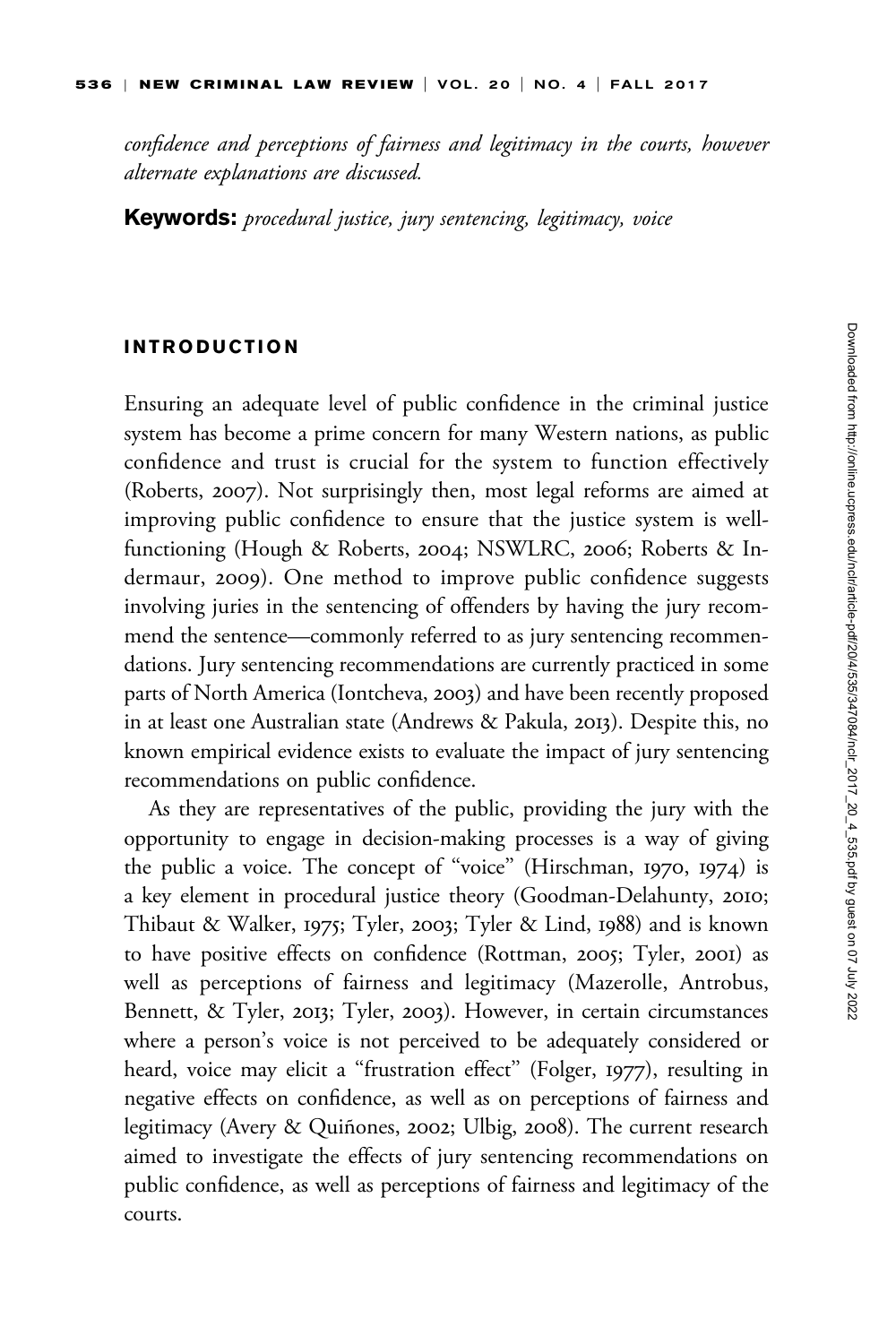## A. Public Confidence and Punitiveness

Public confidence is of central importance to the criminal justice system as low confidence may decrease the public's willingness to obey the law (Robinson & Darley, 1997), report known crimes to police (Jones & Weatherburn, 2010), or participate in trials as a witness or juror (Hough & Roberts, 2004; Mackenzie et al., 2012). Public confidence in the criminal justice system has become a prime concern to many governments, many of whom are seeking to understand the factors that may influence public confidence. Recent research has highlighted that, compared to some European nations, Australia, the United States, Canada, and the United Kingdom all have issues with public confidence to varying degrees (Chaplin, Flatley, & Smith, 2011; Roberts, 2007; Sourcebook of Criminal Justice Statistics, 2012; Statistics Canada, 2003). For example, the European Values Study, conducted in 1999–2000, examined public confidence in the criminal justice system in 36 countries worldwide (Roberts, 2007). Australia was ranked 27th out of the 36 countries, with only 35 percent of respondents having a high level of confidence in their criminal justice system. Similarly, research in the United States has revealed a low level of public confidence with only 29 percent of respondents expressing a high level of confidence in their criminal justice system (Sourcebook of Criminal Justice Statistics, 2012). Studies conducted in Canada and the United Kingdom have also highlighted concerns regarding public confidence in the criminal justice system, with only around half of citizens ( $57\%$  and  $49\%$ , respectively) reporting a favorable level of confidence (Chaplin, Flatley, & Smith, 2011; Statistics Canada, 2003).

Although there appears to be a lack of public confidence in the criminal justice system as a whole in some Western nations, it is important to differentiate between the institutions that form the criminal justice system, as research shows that the public perceives the courts very differently from how they perceive the police and prisons (Roberts, 2007). This difference is known as the ''evaporation effect''—the distinct decrease in confidence moving from police through courts and to prisons (Indermaur & Roberts, 2009). Results of a 2003 survey conducted in Australia revealed that a large majority of respondents (72%) expressed ''a great deal" or "quite a lot" of confidence in the police, whilst only 29 percent of respondents expressed the same amount of confidence in the courts and legal system (Bean, 2005). This evaporation effect has also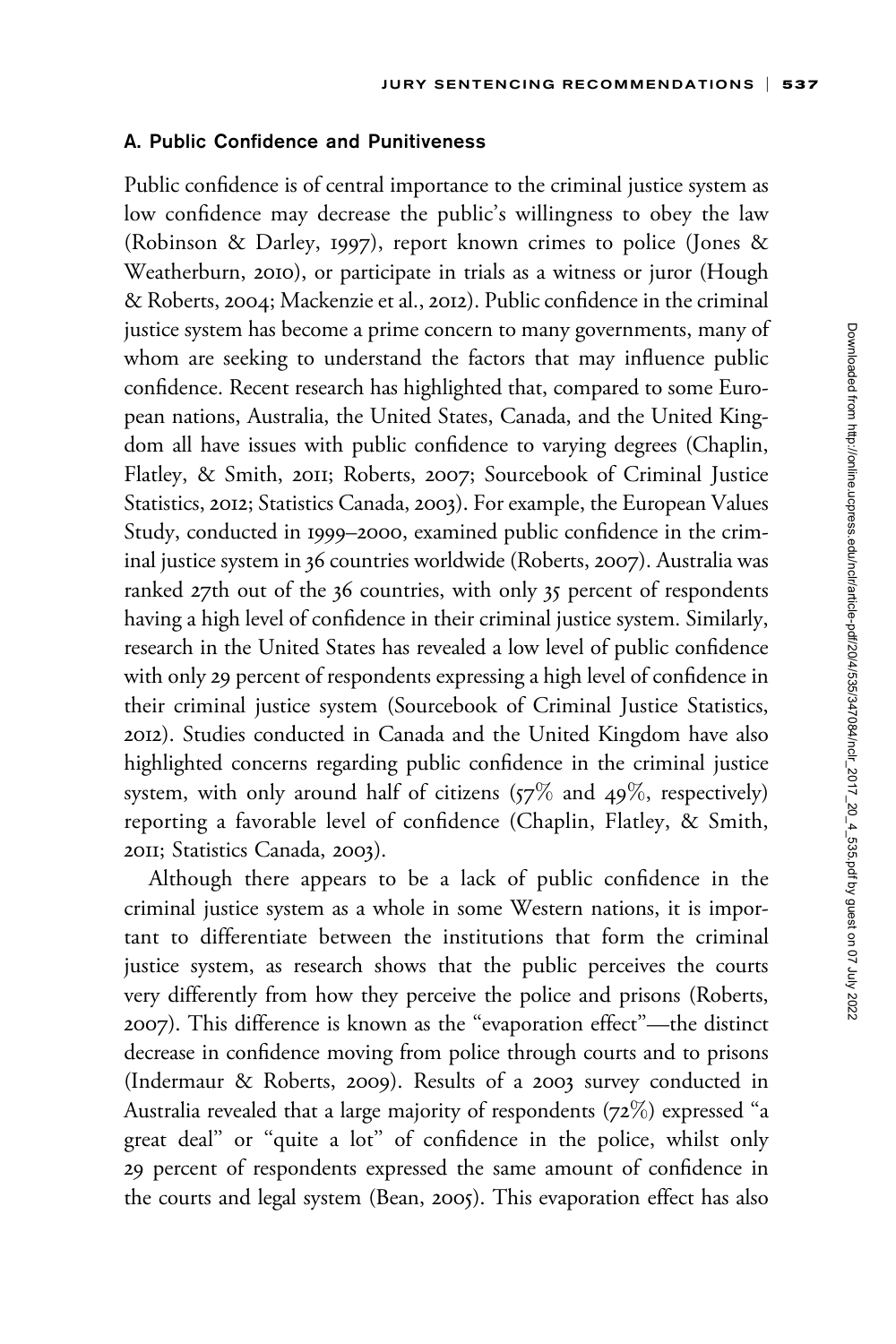been witnessed in Canada (Ipsos-Reid, 2002) and the United Kingdom (Hough & Roberts, 2004).

It is plausible that the lack of public confidence specifically in the courts could be a result of the public's attitudes toward the sentencing of offenders. In a study assessing respondents' attitudes toward (and confidence in) the criminal courts, sentencing, and punishments, results revealed that public confidence in the sentencing of offenders was low, with the majority of confidence ratings in this area being negative (Mackenzie et al., 2012). In particular, participants expressed doubts as to the appropriateness of sentencing decisions made by the courts. Despite the fact that the majority of respondents agreed that Judges should consider (and sentences should reflect) public opinion, participants were not confident that ''Judges are in touch with what ordinary people think'' (p. 49). In addition, the majority of respondents believed that sentences given to offenders are too lenient, particularly for violent crimes. It therefore seems unsurprising that the majority of participants believe that offenders should be given more severe sentences for their crimes. This desire for harsher sentences is also evident in other countries (Enns, 2014; Hough, Bradford, Jackson, & Roberts, 2013) and indicates that citizens who believe that offenders should be given stiffer sentences generally have lower confidence in courts (Roberts & Indermaur, 2009).

Indermaur and Roberts (2009) strongly argue that the best way to improve public confidence in sentencing and reflect public opinion in sentencing decisions is to strengthen the perception that the courts are acting on behalf of the public. Gleeson (2004) proposes that the most sensible way for the courts to act on behalf of the citizens is through the jury system. Many researchers agree, suggesting that involving the public in criminal justice system processes may be the best way to increase public confidence (Green, 2006; Indermaur, 2008; Maruna & King, 2004).

#### B. Jury Sentencing Recommendations

One way to involve citizens in the criminal justice system is to allow jurors, as members of the public, to be involved in sentencing decisions (Iontcheva, 2003). Current sentencing practice in many adversarial judicial systems, including Australia where the present research was conducted, does not allow for jury involvement in the sentencing process (Judicial Conference of Australia, 2007). However, one Australian state government recently proposed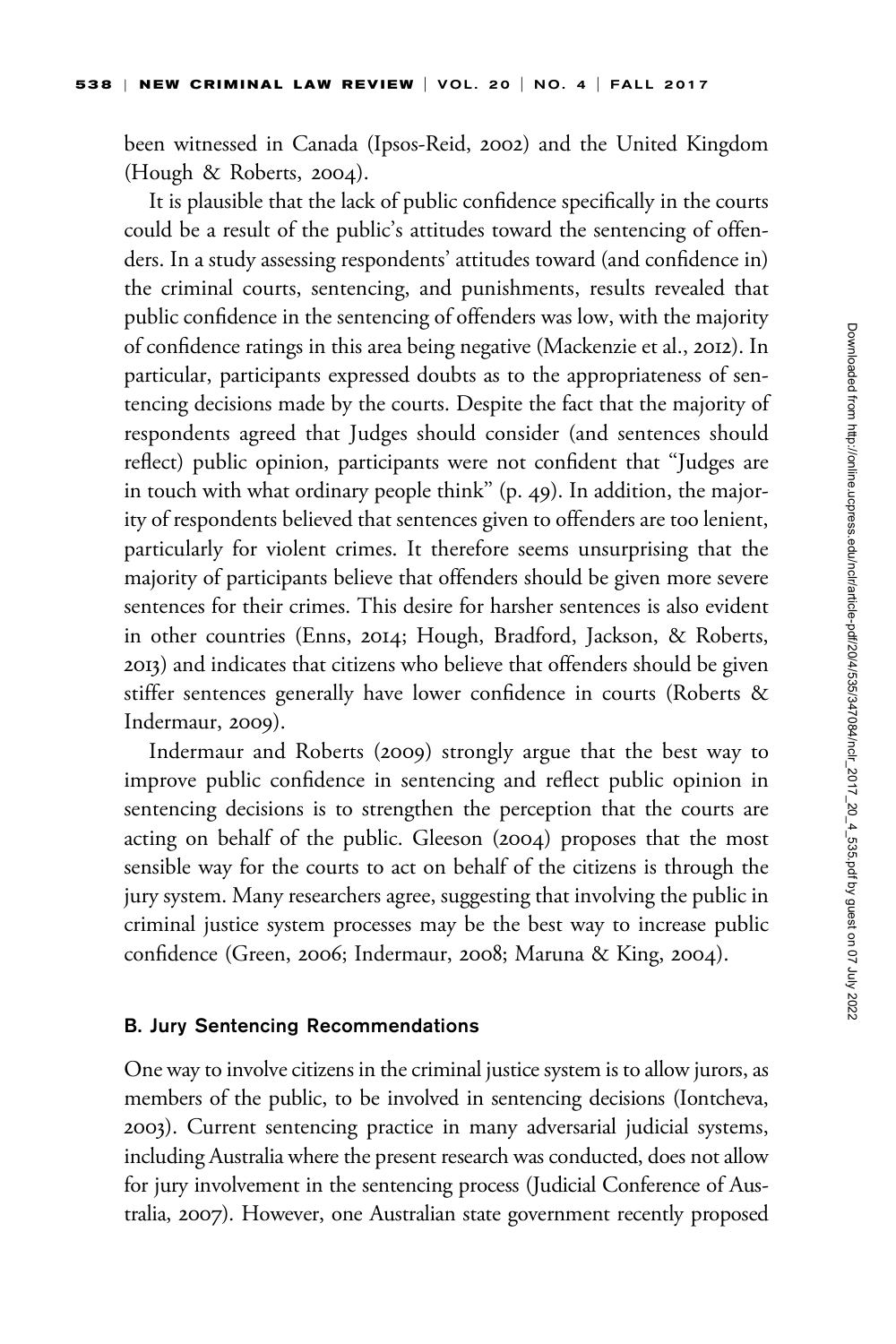a reform to introduce jury sentencing recommendations as a means to increase public confidence in the courts (Andrews & Pakula, 2013). The reform proposed that, following a guilty verdict, the jury would deliberate on an appropriate minimum time that an offender should be incarcerated (i.e., minimum non-parole period). The Judge would then receive and review the jury's recommendation and—although not required to agree with or hand down the jury's recommendation—would be required to reveal it at the sentencing hearing, along with any reasons for disagreement, if applicable. Despite the intention of the reform to increase public confidence, the effectiveness of jury sentencing recommendations for this purpose is unclear.

Although the implementation of jury sentencing recommendations would be a first in Australia, jury involvement in sentencing is by no means a new concept. In France and Japan, mixed-court system comprised of Judges and jurors rule on the question of guilt and set sentences together (Anderson & Saint, 2005; McKee, 2001). However, France and Japan both operate under an inquisitorial justice system, which is a vastly different model of justice than the adversarial system on which the current research is based (Shchepetova, 2013). Thus for the purposes of this article, we will focus on jury sentencing recommendations in adversarial systems.

One adversarial system that involves juries in sentencing decisions is Canada. Section 745.2 of the Criminal Code of Canada (1985) states that a jury has the opportunity to recommend a minimum non-parole period to the presiding Judge, but only in cases where the accused has been found guilty of second degree murder. A person found guilty of second degree murder in Canada must be sentenced to life imprisonment with a minimum non-parole period of 10 years; however, the jury may recommend that the offender serve anywhere between 10 and 25 years non-parole (Vidmar, 1999). It must be noted that the involvement of the jury in making this recommendation is an option, not a requirement (Granger, 1996).

In the United States, juries have played a role in the sentencing for more than 200 years (Iontcheva, 2003). Jury involvement in sentencing was originally implemented because of citizen concerns that Judges were not representative and that a jury would be better suited to the task as they are more familiar with the circumstances and background of defendants and their offenses (Hoffman, 2003). Today, six states in America still employ jury sentencing; however, variations exist in how it is practiced (King & Noble, 2004). In all six states, the same jury that delivers a guilty verdict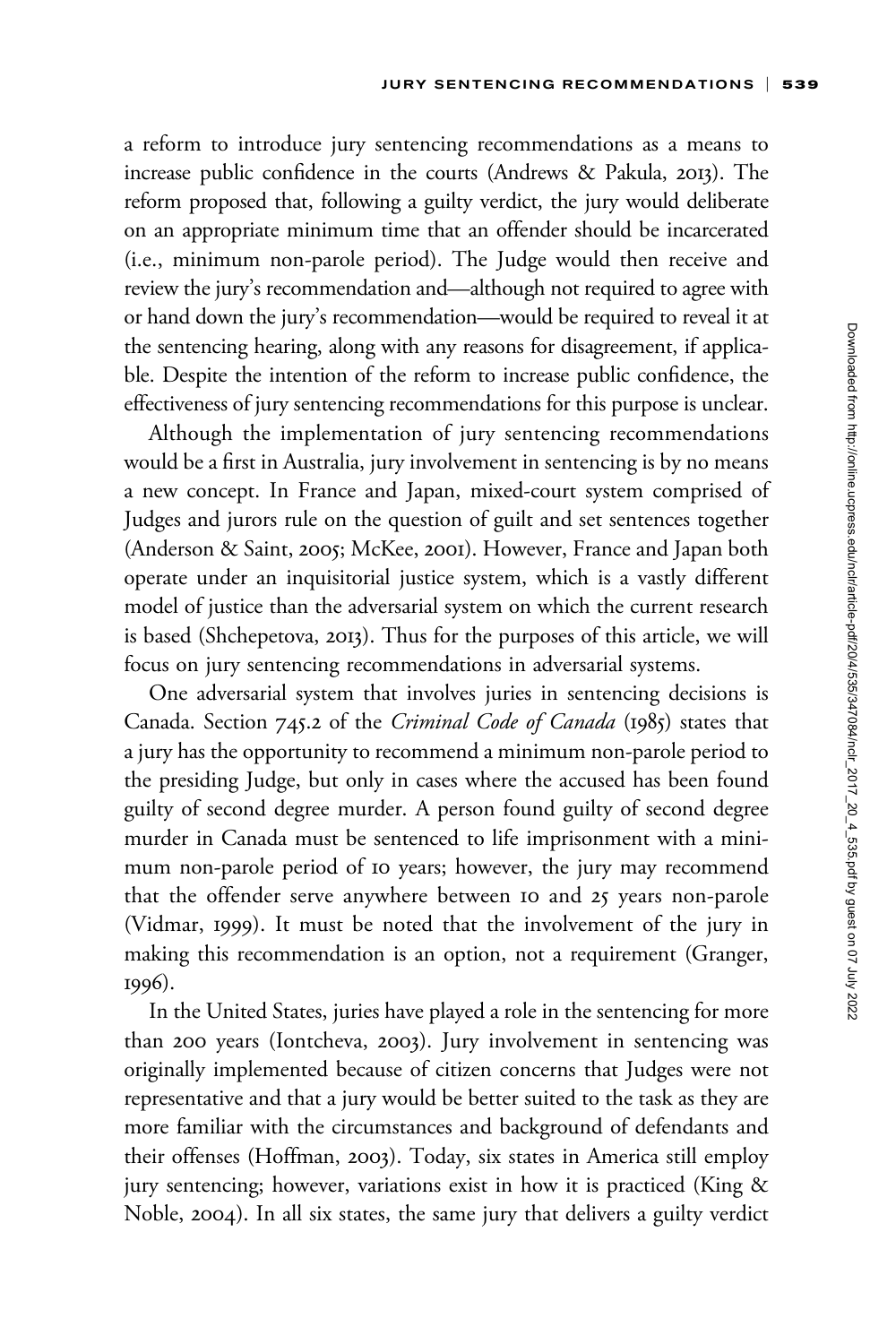goes on to determine an appropriate sentence for the offender after reviewing any aggravating or mitigating factors put forward by the prosecution or defense (Mann & Blunden, 2010). A unanimous verdict regarding the sentence is required, but if the jury cannot reach a unanimous verdict, the sentencing decision is passed on to the Judge (Horne, 1996). In most states, Judges have the authority to impose a more lenient sentence if they feel that the jury's sentence was unfairly punitive; however, none of the states practicing jury sentencing allow Judges to impose a more punitive sentence than the jury (Iontcheva, 2003).

Despite the use of jury sentencing in the United States, there is mixed support for it. On one hand, researchers argue that juries impose sentences that are more variable (Weninger, 1994; Wright, 1999) and systematically harsher (Ostrom, Kauder, & Kuban, 1996) than sentences imposed by Judges because of their lack of knowledge and experience of the criminal justice system. However, empirical research on jury sentencing is scarce, and in instances where it does exist, mixed results have been found (Smith & Stevens, 1984; St Amand & Zamble, 2001; Sunstein, 2002; Webster, 1960). On the other hand, prosecutors (King & Noble, 2004) and victim support groups (NSWLRC, 2006) are supportive of jury sentencing recommendations as a means of communication and collaboration between the public and the criminal justice system. There is also public support for jury recommendations, as the public perceives jurors to be markedly fairer decision makers in criminal trials than Judges (MacCoun & Tyler, 1988).

### C. Procedural Justice and Legitimacy

Procedural justice (or procedural fairness) refers to the notion that individuals not only pay attention to the outcomes of decision-making processes an instrumental approach known as distributive justice—but also place importance on the procedures used to arrive at these decisions (Thibaut & Walker, 1975). As such, procedural justice is often referred to as a processbased model of regulation (Tyler & Huo, 2002). Four key components are suggested to comprise this process-based model: trustworthiness, respect, neutrality, and voice (Goodman-Delahunty, 2010). ''Trustworthiness'' refers to the degree to which people perceive that authorities are honest and concerned about the best interests of the community (Tyler & Huo, 2002); "respect" refers to the extent to which people perceive that authorities take them seriously and display professional conduct (Goodman-Delahunty,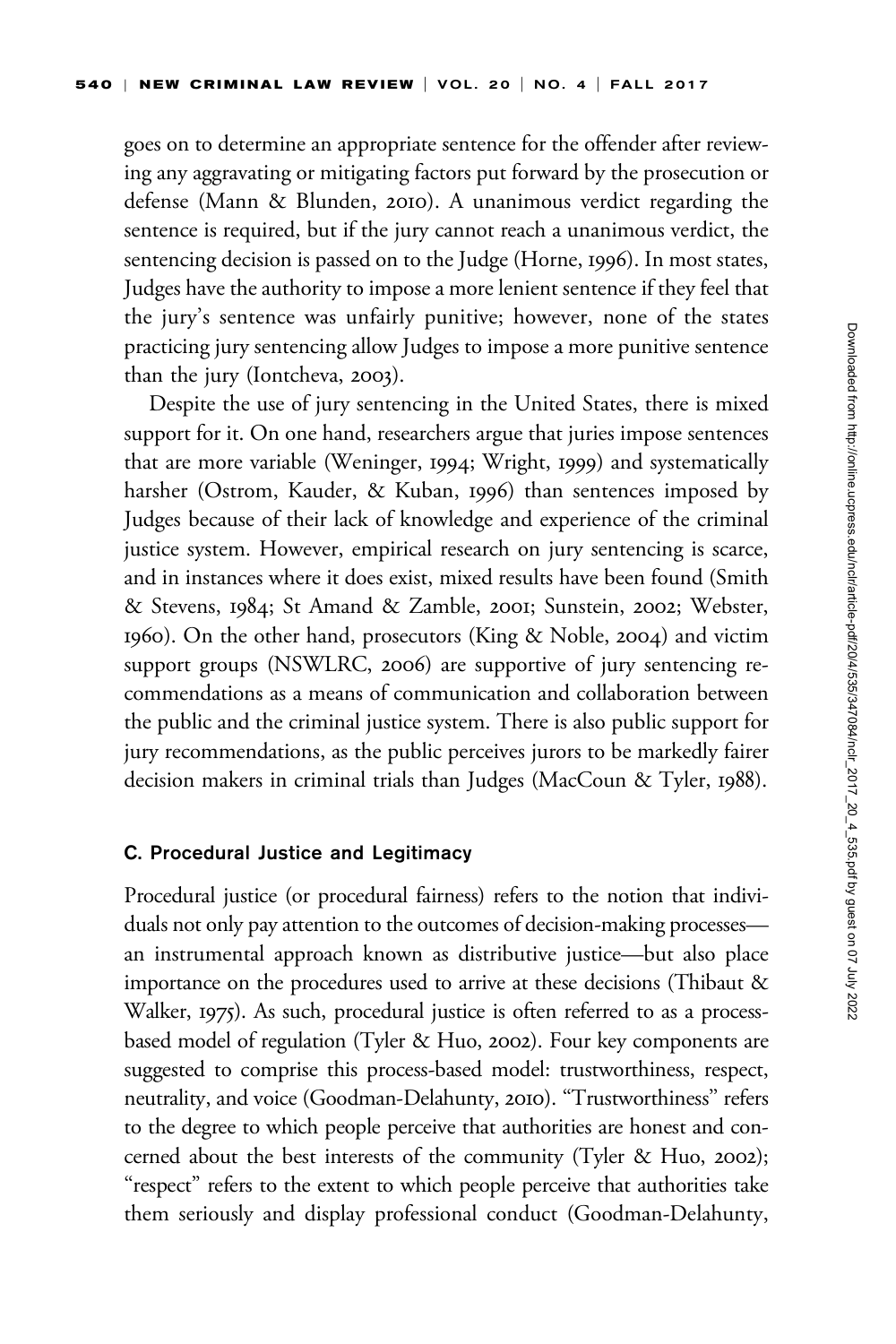2010). ''Neutrality'' is the extent to which procedures and decisions are transparent, fair, and without bias (Tyler, 2007); ''voice'' refers to the opportunity for citizens to express their views and opinions about decisions (Hirschman, 1970). This process-based model suggests that subjective judgments regarding the fairness of procedures can powerfully influence one's attitudes toward the institutions that enact such procedures (Gonzalez & Tyler, 2007; Tyler, 1990, 2003; Tyler & Huo, 2002).

When institutions operate in accordance with procedures that are seen as fair, they will gain loyalty, trust, and confidence from participants (Cohen, 1985; Goodman-Delahunty, 2010). Tyler (2001) investigated the factors that contribute to public trust and confidence in police and the courts. The study contrasted participants' judgments about distributive elements, such as performance (e.g., whether crime is controlled effectively), with judgments about fairness (e.g., how fairly citizens are treated) to determine their importance as precursors to confidence. The results suggested that judgments about both performance and effectiveness were considered when making evaluations about public confidence in police and the courts. However, fairness judgments were the most consistent and important factor influencing participants' confidence. Similarly, Rottman (2005) found that perceptions of fairness of the courts were the strongest predictor of public trust and confidence.

Perceptions of procedural justice are also associated with legitimacy the belief that authorities are entitled to be obeyed (Bradford, 2011; Hough, Jackson, Bradford, Myhill, & Quinton, 2010). Legitimacy is necessary for authorities to ensure effective performance, cooperation, and maintenance of order (Beetham, 1991). The loss of legitimacy can result in detrimental consequences, particularly within the criminal justice system. If citizens do not view police or the courts as legitimate, they are unlikely to comply or cooperate with these authorities (Moore, 1997). To illustrate this, Sunshine and Tyler (2003) examined the relationship between citizen's perceived legitimacy of the New York City Police Department and their compliance with the law. Results revealed that higher perceptions of police legitimacy significantly predicted citizens' compliance with police.

Although some research suggests that instrumental elements of distributive fairness can be important for public judgements of legitimacy (e.g., Murphy & Cherney, 2011), Tyler (1990) argues that procedural justice is the key antecedent to legitimacy. If the procedures that an institution enacts are seen as fair, then the institution itself will be seen as more legitimate (Gibson,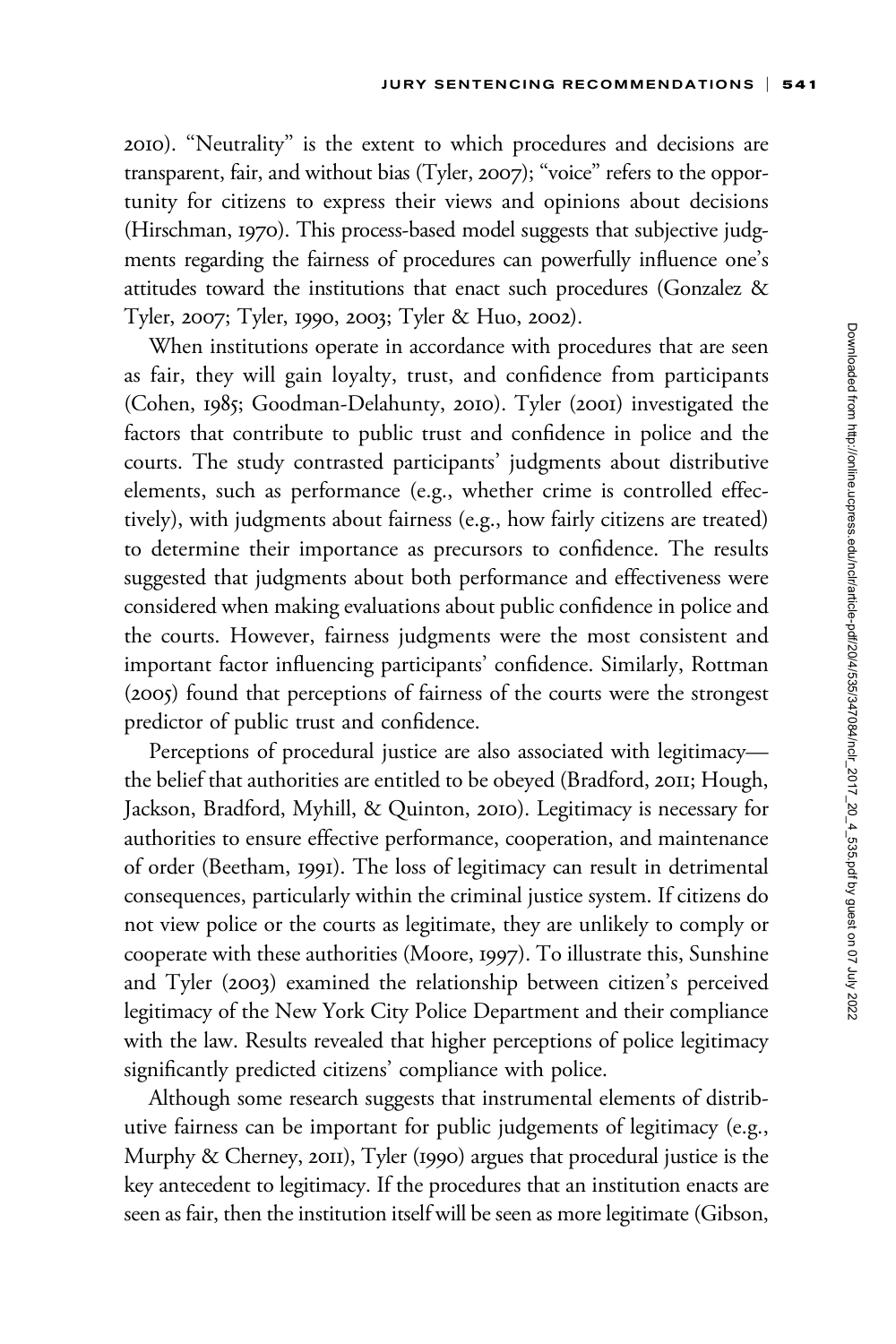1989; Tyler, 2003). For example, Mazerolle and colleagues (2012) found that a more procedurally fair encounter with police led to higher levels of confidence and trust in police, as well as higher perceptions of police fairness and legitimacy. Over time, these gains in public confidence and perceptions of legitimacy, as a result of procedural justice, can contribute to the overall strength of an institution (Cohen, 1985).

### D. Voice

Voice is considered to be one of the most influential elements of procedural justice (Hirschman, 1970, 1974), as it provides individuals with the opportunity to express their thoughts and opinions about decisions before they are made (Tyler, 2007). When people have this opportunity, satisfaction with outcomes and perceptions of fairness are markedly higher compared to when individuals cannot voice their thoughts and opinions (Folger, 1977). This positive effect of voice is considered to be one of the most consistent findings in procedural justice research (Tyler & Lind, 1988) as it has been demonstrated in a variety of settings including legal dispute resolution (LaTour, 1978; Lind, Kurtz, Musante, Walker, & Thibaut, 1980), organizational settings (Earley & Lind, 1987), politics (Tyler, Rasinski, & Spodick, 1985), and family conflict (Fondacaro et al., 2006).

For example, Tyler and colleagues (1985) examined the effect of voice on perceived fairness and satisfaction with a city council. Undergraduate university participants read a short scenario regarding the city council's allocation of tax money. Voice was manipulated by saying either that citizens were allowed to listen to the council debate but not participate (voice absent) or that citizens were able to speak to the council (voice present). Participants then made a series of judgments about the scenario. Participants who read that citizens had a voice in the council's decision were more likely to rate the process and decision as fair and evaluated the council more positively than participants who read that citizens did not have a voice in the decision-making process.

### E. The ''Frustration Effect''

Despite the positive effects of voice on perceptions of procedural fairness and satisfaction with outcomes, simply having voice is sometimes not enough (Ulbig, 2008). Under certain circumstances, the inclusion of voice in decision-making processes may decrease perceptions of procedural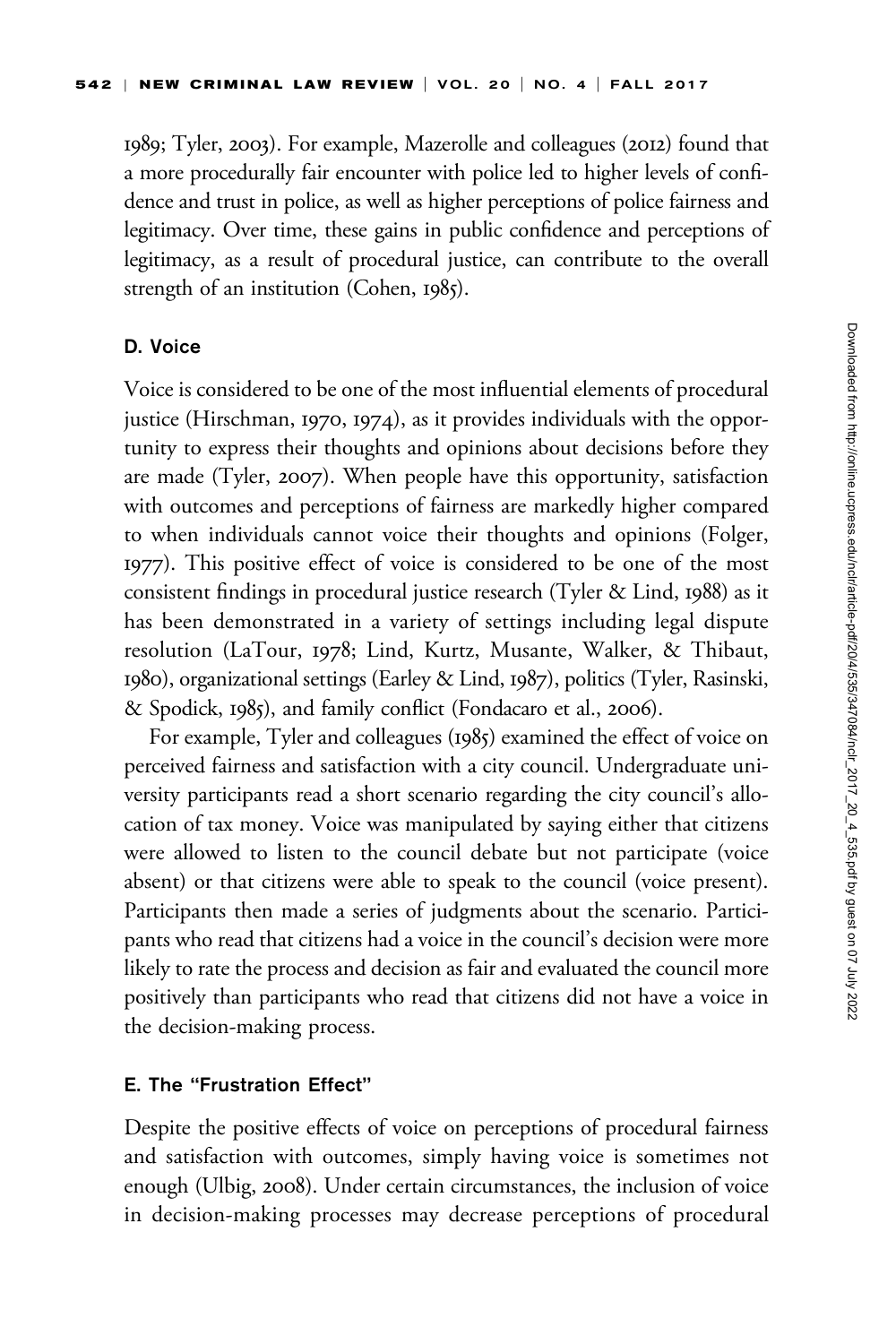fairness and satisfaction with outcomes (Goodwin & Ross, 1992; Potter, 2006). Cohen (1985) suggests that this negative effect of voice on fairness judgments, known as the "frustration effect," occurs when participants believe their participation and voice in the decision-making process was used only to persuade them to accept the outcome (i.e., when voice is not given with trustworthy motives). For instance, decision makers may invite participants to voice their thoughts and opinions, yet proceed to ignore these opinions in a self-interested manner (Tyler et al., 1985). This leads participants to believe that their voice in the decision-making process was not adequately considered—and was given as a token gesture, rather than a true effort to engage with participants—and therefore had minimal influence on the outcome (Avery & Quiñones, 2002; Tyler & Lind, 1988). Such instances may lead the participant to suspect that the process was unfair (Lind & Lissak, 1985), thus voice would lead to a negative effect on perceptions of fairness rather than the intended positive effect (Folger, 1977; Goodwin & Ross, 1992). Tyler and McGraw (1986) suggest that, for voice to have a positive effect on the perceived fairness of procedures, it is essential for participants to believe that their voice has been given adequate consideration and has had an influence on the decision-making process. Therefore, a voice perceived to have little or no influence may be more harmful than not having a voice at all (Avery & Quiñones, 2002; Ulbig, 2008).

### I. THE CURRENT RESEARCH

Through two studies, the current research aims to evaluate empirically the effectiveness of jury sentencing recommendations using elements of procedural justice theory. Jury sentencing recommendations would allow the jury, as representatives of the public, to have a voice in the decisionmaking process. As such, the first study aimed to investigate whether jury sentencing recommendations, which allow voice, would lead to greater public confidence and perceptions of fairness and legitimacy. However, as Judges may not necessarily be required to adopt the jury's recommendation, the second study aimed to examine whether a Judge's disagreement with a jury's recommendation would elicit the "frustration effect" and thus lead to lower public confidence and perceptions of fairness and legitimacy.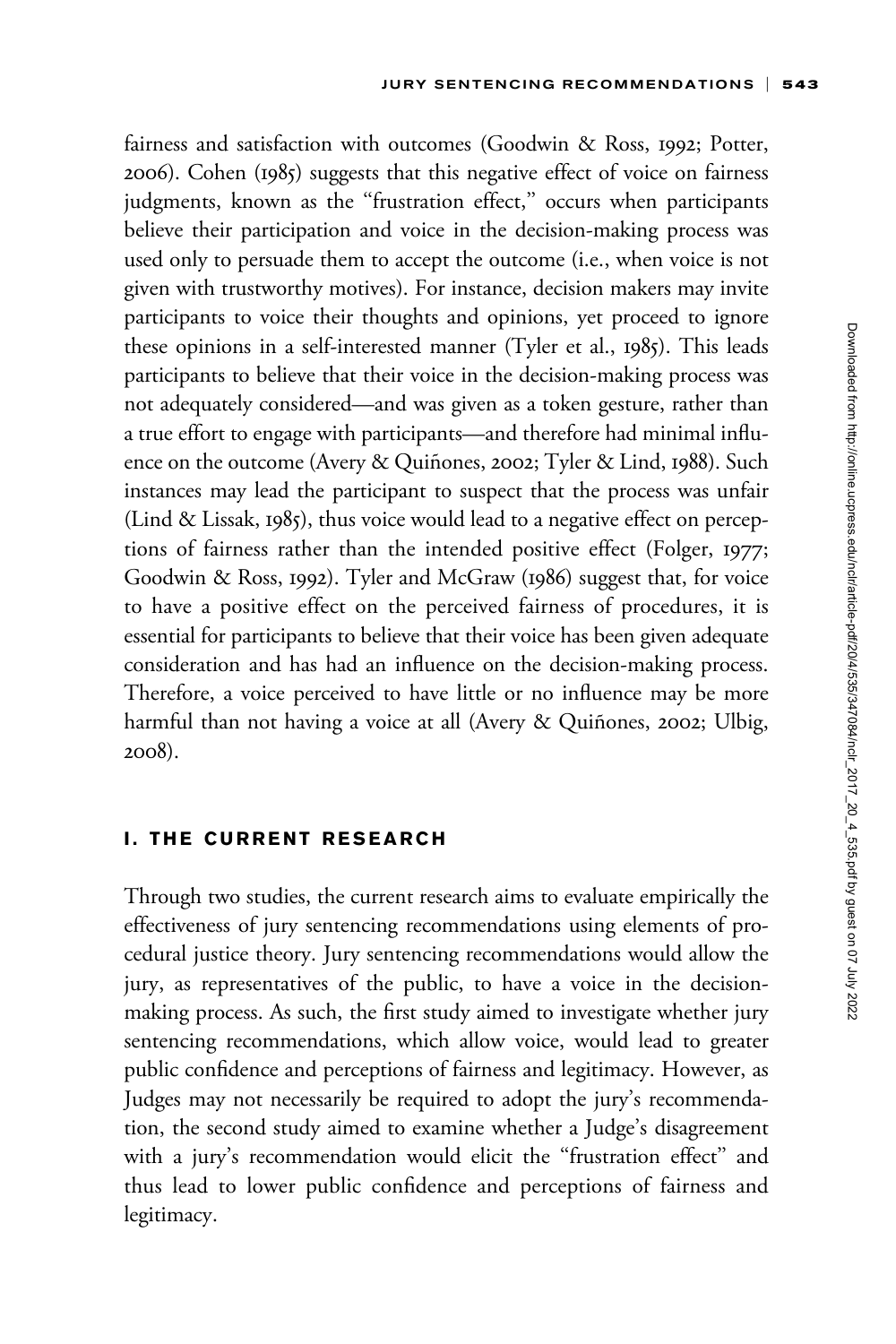### STUDY 1

Study 1 was designed to examine whether the use of jury sentencing recommendations can increase public confidence and perceptions of procedural fairness and legitimacy in the criminal courts. Using hypothetical news reports of a murder crime and sentencing hearing, the study manipulated presence of voice (voice present, voice absent) and punitiveness (more punitive, less punitive) to examine three predictions. Firstly, we predicted that when voice was present, confidence and perceptions of fairness and legitimacy of the particular case would be higher than when voice was absent (H1). Secondly, we predicted that this effect would also occur for confidence and perceptions of fairness and legitimacy of the criminal courts in general (H2). Thirdly, as public confidence appears to be driven by the perception that Judges impose sentences that are too lenient, we predicted that voice would only have an effect when a more lenient sentence was given. More specifically, when the minimum nonparole period was less punitive, confidence and perceptions of fairness and legitimacy were predicted to be higher when voice was present compared than when voice was absent (H3a). However, when the minimum nonparole period was more punitive, confidence and perceptions of fairness and legitimacy were predicted to have no difference depending on whether voice was present or absent (H3b).

### A. Method

#### 1. Participants and design

Eighty undergraduate psychology students at a large Australian university (48 female, 32 male:  $M_{age} = 18.68$ ,  $SD = 3.00$ ) participated in the study for course credit. Participants were randomly assigned to one of four conditions formed by the between-groups manipulation of presence of voice (voice absent, voice present) and punitiveness (more punitive, less punitive). Random assignment resulted in 19 participants in the ''voice absent, more punitive'' condition, 21 participants in the ''voice present, more punitive'' condition, and 20 participants in each of the remaining two conditions.<sup>1</sup>

<sup>1.</sup> A power analysis revealed that this sample size provided power of .845 to detect an effect of  $f = .400$  or above (large effect), and power of .578 to detect an effect of  $f = .300$  or above (medium effect).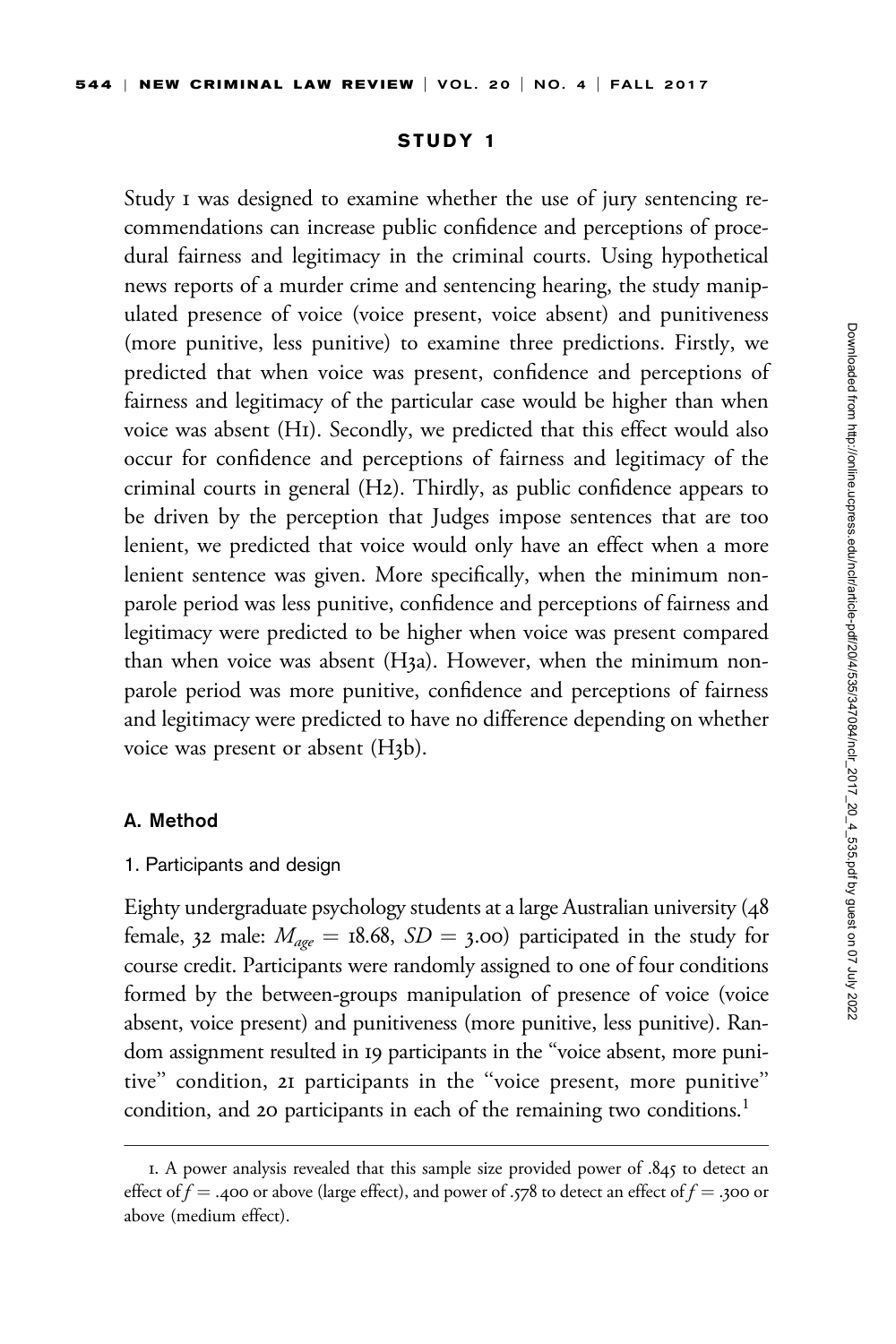## 2. Procedure and materials

Participants were presented with one of four different versions of a hypothetical news report based on a real murder crime (Boddy, 2013). Participants read that the offender broke into the victim's house in the middle of the night to steal money. When the victim woke and threatened to call the police, the offender ''panicked'' and hit the victim twice over the head with an axe, covered the victim's body in carpets, and stole jewelry before fleeing the house.

a. Manipulation of presence of voice. In the voice absent condition, the Judge sentenced the offender to a period of incarceration with a minimum non-parole period. This reflects current sentencing practice in Australia, where the presiding Judge determines a defendant's sentence and minimum non-parole period (Judicial Conference of Australia, 2007). In the voice present condition, participants read that new sentencing reforms now require juries to recommend a minimum non-parole period to the Judge. As such, the jury made a minimum non-parole period recommendation to the Judge, and the Judge then sentenced the offender to a period of incarceration with the same minimum non-parole period that the jury recommended.

**b.** Manipulation of punitiveness. In the more punitive condition, the offender received a 20-year minimum non-parole period for his offense. Twenty years was chosen as this was the minimum non-parole period given to the real offender on which these hypothetical news reports were based on (Boddy, 2013). Additionally, 20 years is the minimum non-parole period that is generally given for a murder offense in the study jurisdiction (Sentencing Advisory Council, 2011). In the less punitive condition, the offender received a 15-year minimum non-parole period for his offense. Fifteen years was chosen as it is the shortest minimum non-parole period that can be set for a murder offense in the study jurisdiction (Department of Justice and Attorney-General, 2012).

c. Measures. After reading the news report, participants completed a short questionnaire exploring a variety of constructs related to the specific case and perceptions of the courts more generally. The constructs included confidence in sentencing for the particular case (6 items, adapted from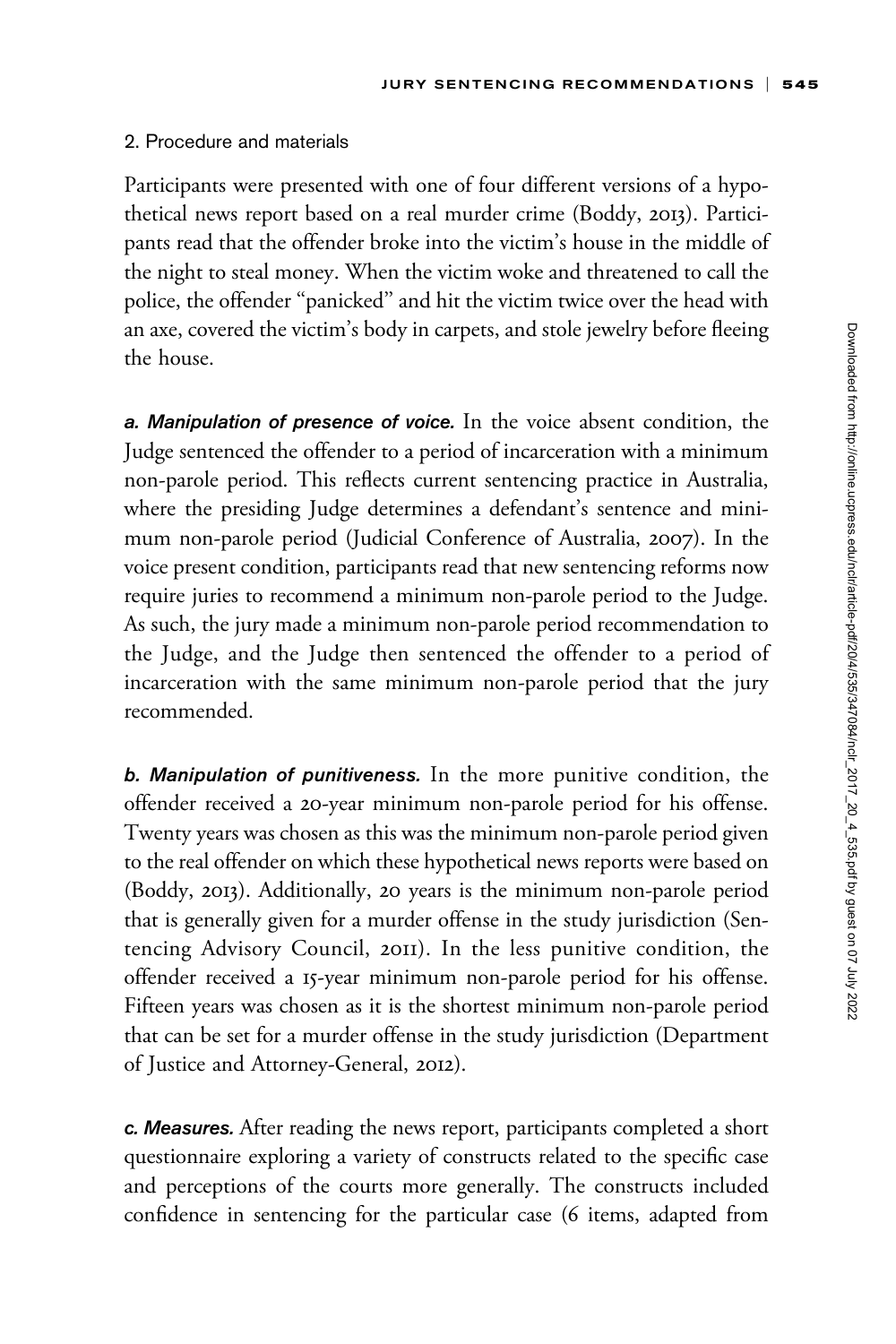Mackenzie et al., 2012), perceptions of procedural fairness (one item) and legitimacy (one item) of the particular case, perceived influence of the jury in the sentencing decision (one item), confidence in sentencing for the criminal courts in general (7 items, adapted from Mackenzie et al., 2012), perceptions of procedural fairness of the criminal courts in general (7 items, adapted from Gibson, Caldeira, & Spence, 2003). All of these measures used a 5-point Likert scale and were found to be reliable ( $\alpha = .74$  to .85; see Appendix B for items used in each construct).

To assess the manipulation of voice, participants were asked whether or not the jury recommended a minimum non-parole period to the Judge. If participants responded ''yes,'' they were then asked to select the length of the minimum non-parole period that the jury recommended from four available options (5, 10, 15, or 20 years). Further, participants were asked to indicate how much influence the jury had on the sentencing decision (5-point Likert scale). To assess the manipulation of punitiveness, participants were asked to select the length of the minimum non-parole period that the defendant received from four available options (5, 10, 15, or 20 years).

#### B. Results

The majority of participants correctly identified the length of the jury's sentencing recommendation (96%) and the length of the sentence given to the offender (99%). The presence of voice manipulation also had a significant impact on participants' perceptions of the jury's influence in the sentencing decision. Participants who read that the jury did have a voice in sentencing the offender felt the jury had a greater influence in deciding the defendant's sentence ( $M = 3.88$ ,  $SD = 0.92$ ) than participants who read that the jury did not have a voice in ( $M = 3.00$ ,  $SD = 1.32$ ),  $t (78) = 3.46$ ,  $p = .001, d = .77.$ 

### 1. Bivariate correlations

Pearson correlation coefficients (see Table 1) showed that voice was positively correlated with perceived influence of the jury in the sentencing decision ( $r = .37, p < .001$ ). Furthermore, perceived procedural fairness of the particular case was positively correlated with confidence in sentencing ( $r = .37$ ,  $p = .001$ ) and perceived legitimacy ( $r = .44$ ,  $p < .001$ ) of the particular case. Additionally, perceived procedural fairness of the courts in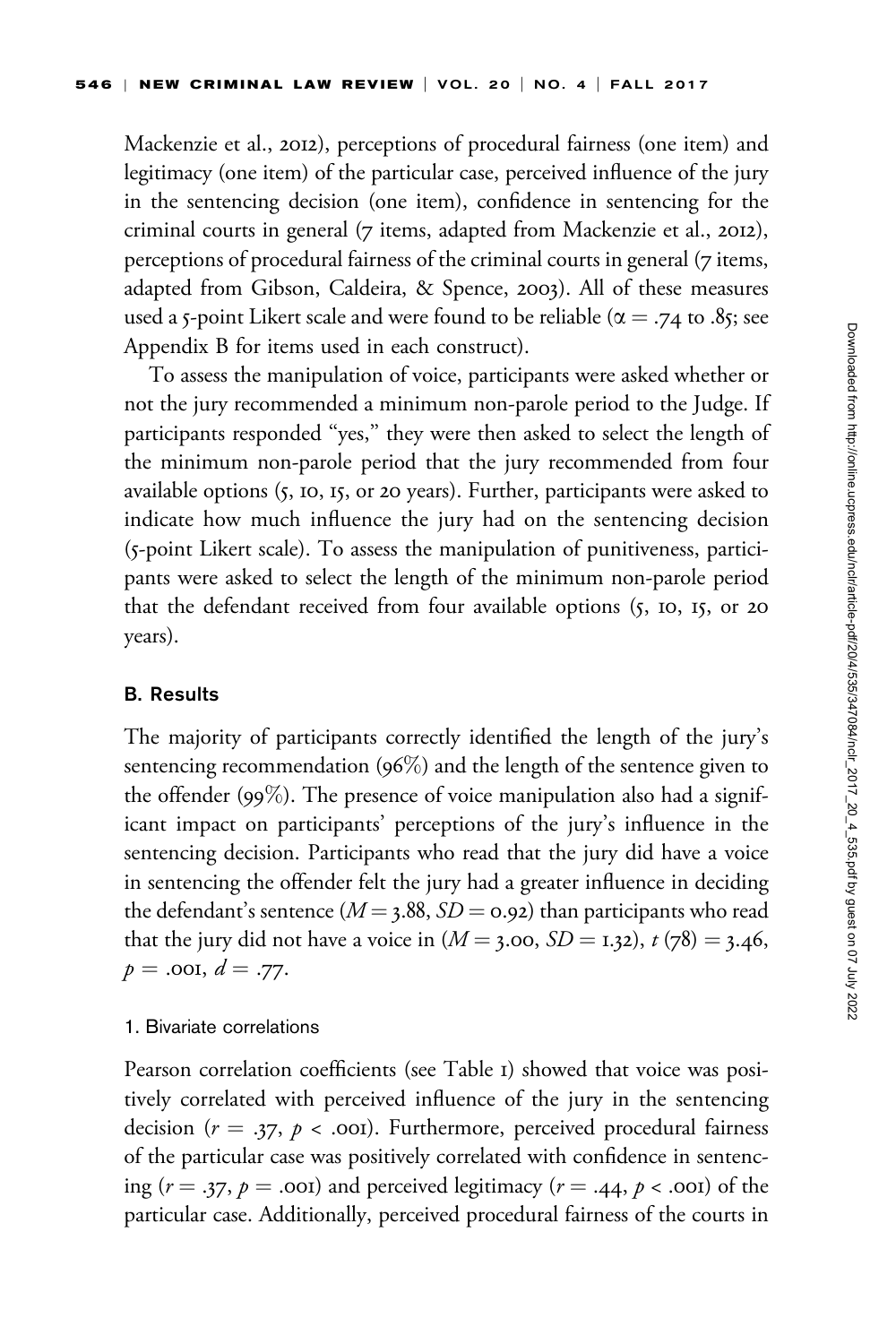|                                          | $\mathbf{1}$ | $\overline{2}$           | 3              | $\overline{4}$ | 5            | 6                 | 7            | 8        | 9        |
|------------------------------------------|--------------|--------------------------|----------------|----------------|--------------|-------------------|--------------|----------|----------|
| 1. Voice (IV)                            |              |                          | $.03$ $.37***$ |                | $-.11 - .01$ | .07               | .02          | $-.11$   | $-.15$   |
| 2. Punitiveness (IV)                     |              | $\overline{\phantom{m}}$ | .08            | .09            | .13          | $.23*$            | $-.15$       | .04      | $-.07$   |
| 3. Influence                             |              |                          |                | $-0.08$        | .07          | .12               | $-.02 - .06$ |          | $-.19$   |
| 4. Confidence in<br>sentencing (case)    |              |                          |                |                |              | $.37***$ $.44***$ | $.23^*$      | $.23*$   | .02      |
| 5. Procedural fairness<br>(case)         |              |                          |                |                |              | $.52***$          | .16          | .19      | $-.12$   |
| 6. Legitimacy (case)                     |              |                          |                |                |              |                   | .07          | .11      | $-.10$   |
| 7. Confidence in<br>sentencing (general) |              |                          |                |                |              |                   |              | $.54***$ | $.32***$ |
| 8. Procedural fairness<br>(general)      |              |                          |                |                |              |                   |              |          | $.29*$   |
| 9. Legitimacy (general)                  |              |                          |                |                |              |                   |              |          |          |

Table 1. Bivariate correlations between Study 1 variables.

Note. All variables are scaled so that higher values indicate a higher degree.  $IV =$  independent variable.  $*_p$  < .05,  $*_p$  < .01,  $**_p$  < .001.

general was positively correlated with confidence in sentencing ( $r = .54$ ,  $p \lt$  .001) and perceived legitimacy ( $r = .29$ ,  $p = .010$ ) of the courts in general. Confidence in sentencing for the particular case was positively associated with confidence in sentencing for the courts in general ( $r =$ .23,  $p = .043$ ). However, perceived procedural fairness of the particular case was not associated with perceived procedural fairness of the courts in general ( $r = .19$ ,  $p = .096$ ), and perceived legitimacy of the particular case was not associated with perceived legitimacy of the courts in general ( $r =$  $-.10, p = .395).$ 

#### 2. Confidence in sentencing, procedural fairness, and legitimacy (case)

A series of 2 (presence of voice) x 2 (punitiveness) between-groups factorial ANOVAs were conducted to assess whether participants' confidence in sentencing, perceptions of fairness, or perceptions of legitimacy for this particular case were affected by presence of voice (H1), and if this effect was moderated by punitiveness (H3). Contrary to predictions, there was no significant main effect of presence of voice, all  $F_s$  (1,76) < 0.99,  $ps > .323$ ,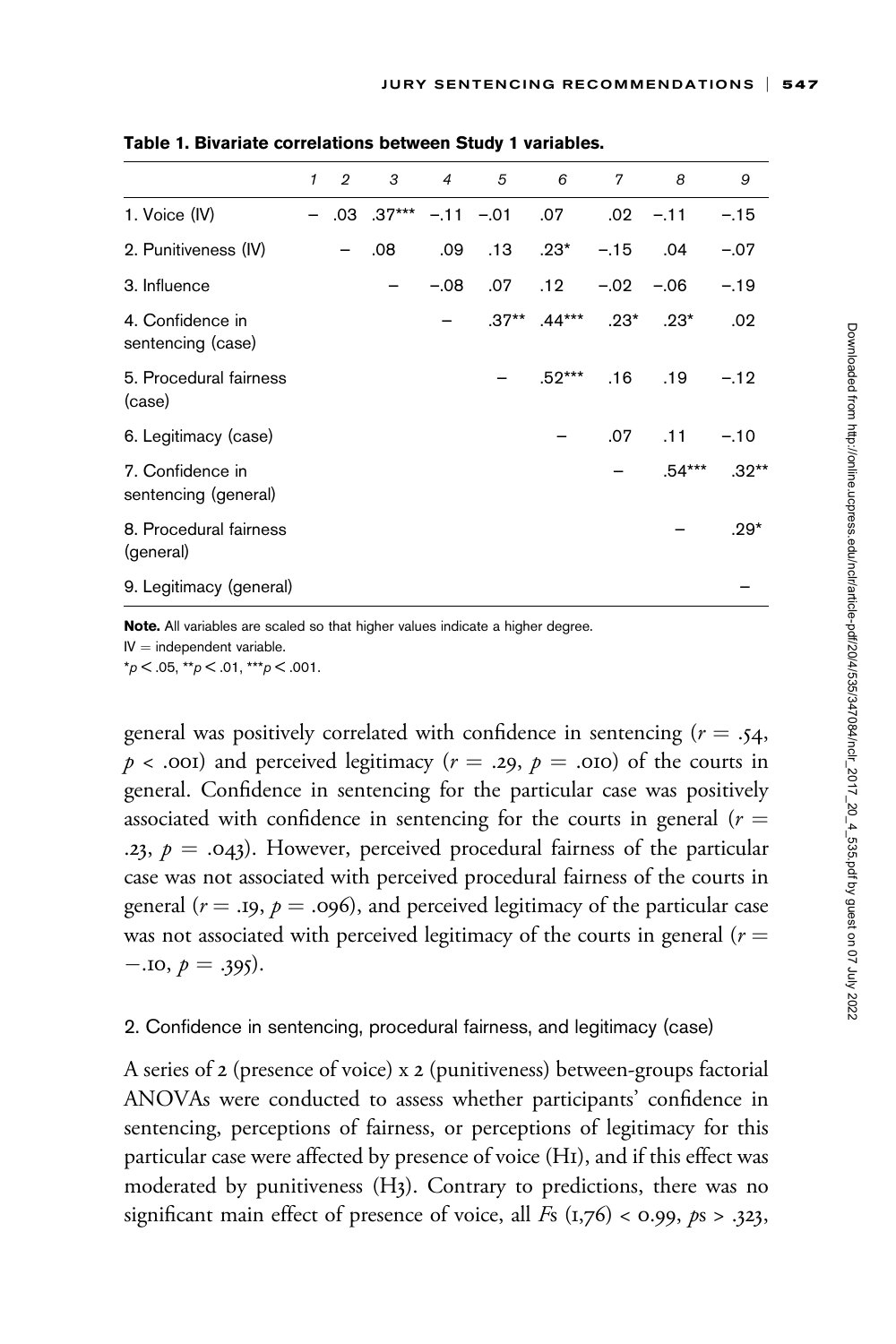$\eta_p^2$ s < .01, and no significant interaction between presence of voice and punitiveness, all  $F_5$  (1,63) < 1.18,  $ps > .28$ 1,  $\eta_p^2 s < .02$ .

However, a significant main effect of punitiveness emerged when legitimacy was the outcome of interest,  $F(1,76) = 4.31$ ,  $p = .041$ ,  $\eta_p^2 = .05$ , such that the process used to determine the defendant's minimum nonparole period was perceived to be more legitimate when the defendant's minimum non-parole period was more punitive ( $M = 3.75$ ,  $SD = 0.67$ ) compared to when the defendant's minimum non-parole period was less punitive  $(M = 3.43, SD = 0.71)$ .

#### 3. Confidence in sentencing, procedural fairness, and legitimacy (general)

A series of 2 (presence of voice) x 2 (punitiveness) between-groups factorial ANOVAs were conducted to assess whether confidence in sentencing, perceptions of fairness, or perceptions of legitimacy of the criminal courts in general were affected by presence of voice (H2), and if this effect was moderated by punitiveness (H3). Contrary to hypothesis H2, there was no main effect of presence of voice for any of the outcomes, all  $Fs$  (1,76) < 1.81, ps > .182,  $\eta_p^2$ s < .03. However, there was a significant interaction between presence of voice and punitiveness on confidence in sentencing in general,  $F(1,76) = 4.28, p = .042, \eta_p^2 = .05$ , though procedural fairness and legitimacy were non-significant,  $Fs(1,76) < 2.55$ ,  $ps > .115$ ,  $\eta_p^2 s < .03$ .

Simple effects analyses of voice within each level of punitiveness, using a Bonferroni correction to adjust for the family-wise error rate, were used to follow up the significant interaction for confidence in sentencing in general. As shown in Figure 1 and contrary to hypotheses H3a and H3b, voice did not moderate the effect of punitiveness. When a less punitive minimum non-parole period was given, participants' confidence in sentencing for the criminal courts in general was the same regardless of whether voice was present or not,  $F(1,76) = 2.55$ ,  $p = .114$ ,  $\eta_p^2 = .03$ . Likewise, when a more punitive minimum non-parole period was given, participants' confidence in sentencing for the criminal courts in general was the same regardless of whether voice was present or not,  $F(1,76) = 1.76$ ,  $p = .188$ ,  $\eta_{p}^{2} = .02$ .

#### 4. Legitimacy, confidence, and punitiveness (case): Mediation analyses

To examine the main effect of punitiveness on perceived legitimacy of the particular case, a mediation analysis using bootstrapping was conducted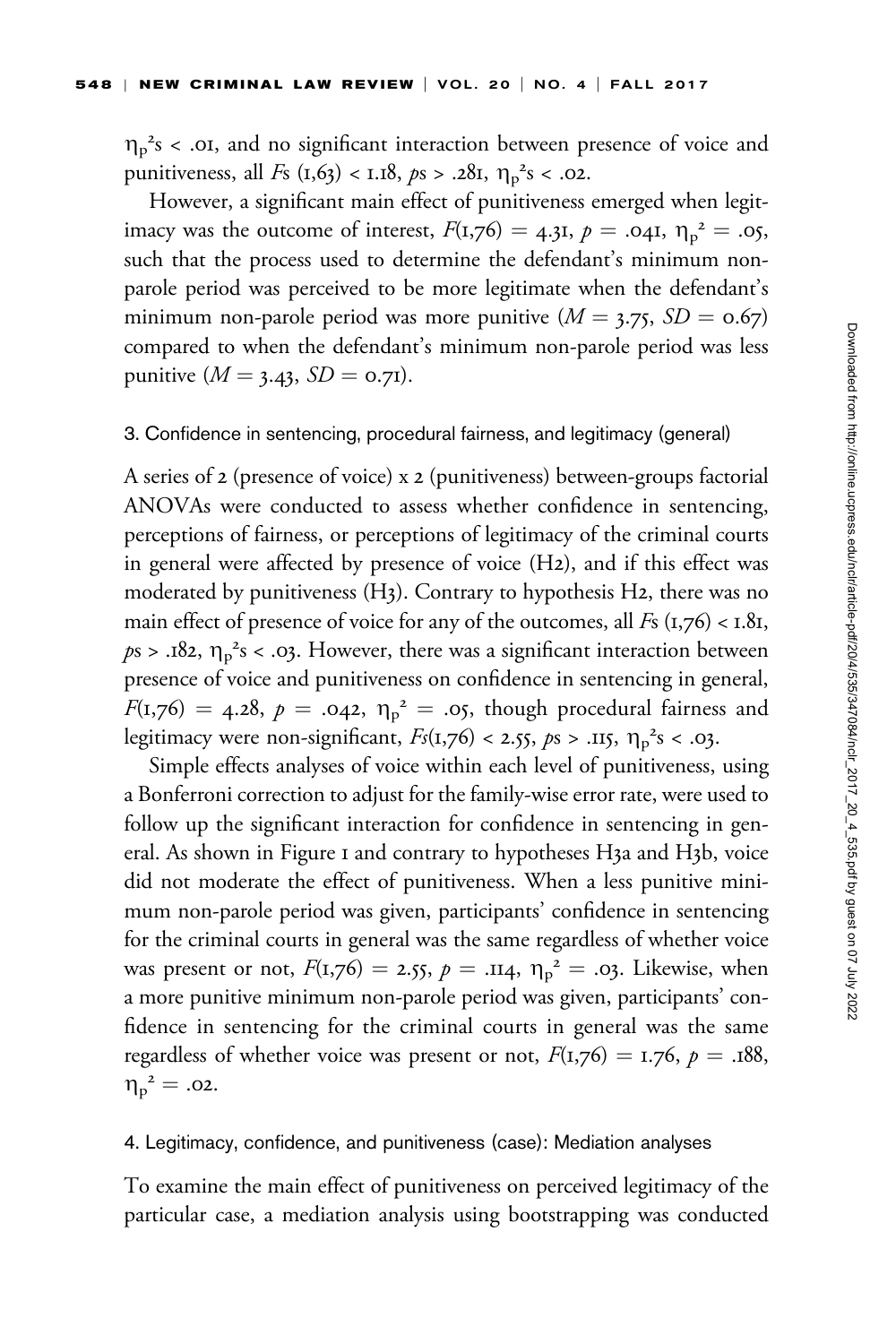Figure 1. Confidence in sentencing (general) as a function of presence of voice and punitiveness. Error bars represent standard error of the mean.



and reported as per Hayes (2013). The literature suggests that perceptions of legitimacy are positively associated with confidence (Mazerolle et al., 2013; Mazerolle et al., 2012; Sunshine & Tyler, 2003), and this notion was supported by our finding of a significant positive correlation between perceptions of legitimacy and confidence in sentencing of the particular case (see Table 1). As such, it is plausible that punitiveness may indirectly affect confidence in sentencing for this particular case through the perceived legitimacy of the particular case. Additionally, confidence in sentencing for this particular case was positively correlated with confidence in sentencing for the criminal courts in general. As such, punitiveness may affect confidence in sentencing for the courts in general indirectly through perceived legitimacy and confidence in sentencing of the particular case.

Testing these plausible explanations, a mediation analysis conducted using ordinary least squares path analysis showed that punitiveness indirectly influenced confidence in sentencing of the criminal courts in general through its effect on perceived legitimacy and confidence in sentencing of the particular case (see Figure 2 for the mediation model). Participants who read that the offender received a more punitive minimum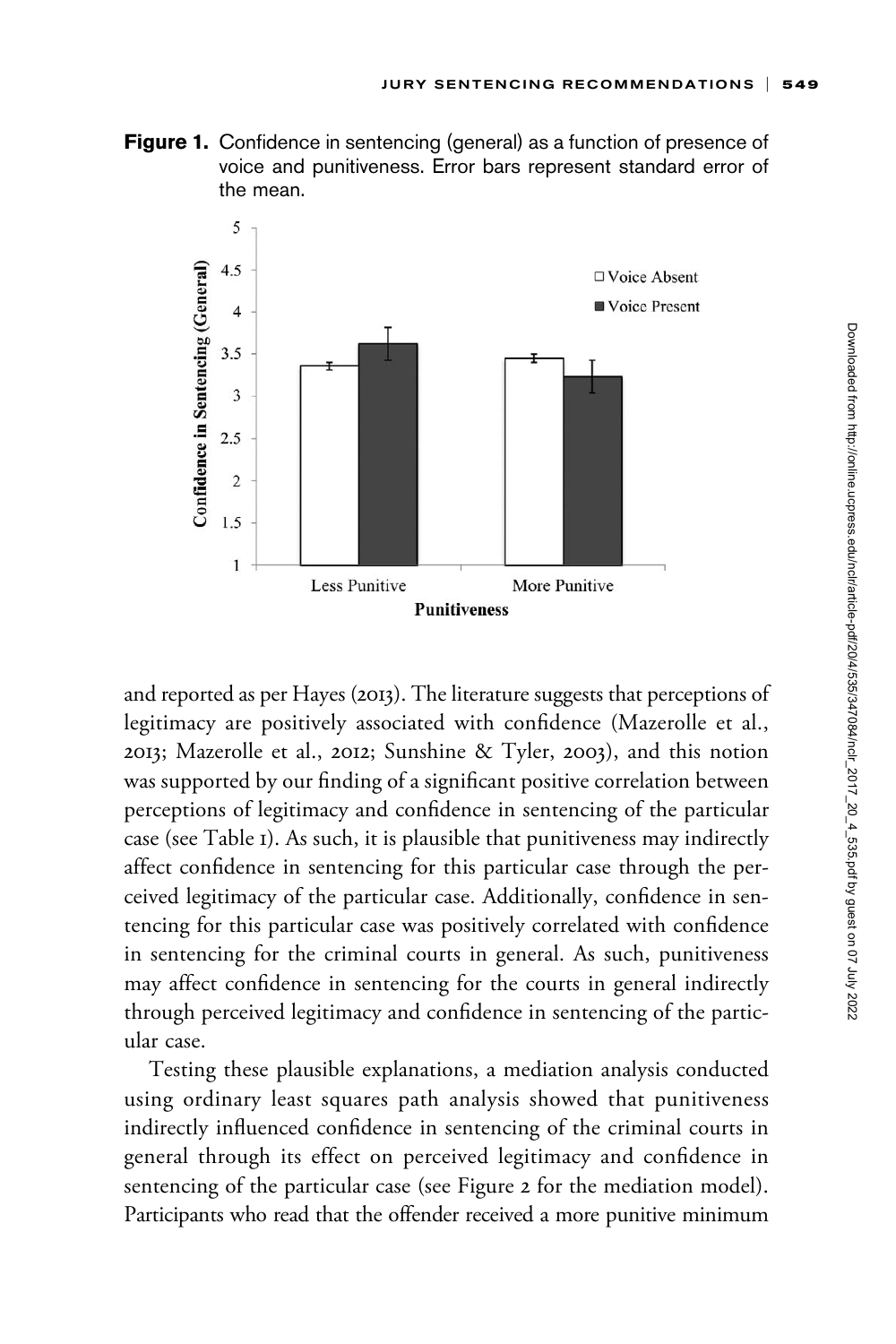**Figure 2.** Mediation model for the relationship between punitiveness and confidence in sentencing (general) through legitimacy (case) and confidence in sentencing (case).



Note. All coefficients represent unstandardized coefficients.  $*_p$  < .05, \*\*\*  $_p$  < .001.

non-parole period were more likely to think the process used to determine the offender's minimum non-parole period was legitimate ( $a = .325$ ,  $p =$ .039). Furthermore, participants who had higher perceptions of legitimacy of the particular case were more likely to have higher confidence in sentencing for the particular case ( $d = .300, p < .001$ ). Finally, participants who had higher confidence in sentencing for the particular case also appeared to have higher confidence in sentencing for the criminal courts in general, however this effect did not reach significance  $(b = .269, p = .053)$ . A bias-corrected 95 percent confidence interval for the indirect effect ( $adb = .026$ ) based on 5,000 bootstrap samples was entirely above zero (.0031 to .0858), indicating that punitiveness influenced confidence in sentencing for the criminal courts in general through the perceived legitimacy and confidence in sentencing of the particular case. There was no evidence that punitiveness influenced confidence in sentencing of the courts in general, independent of its effect on the perceived legitimacy and confidence in sentencing of the particular case ( $c' = -.177, p = .144$ ).

### C. Preliminary Discussion

Study 1 aimed to investigate whether jury sentencing recommendations, which allow voice, would increase public confidence and perceptions of fairness and legitimacy compared to sentencing practice that does not allow for voice. Although the presence of voice did impact participants' perceptions of the influence of the jury's influence in sentencing decisions, results of this study showed limited support for our predictions. Firstly, presence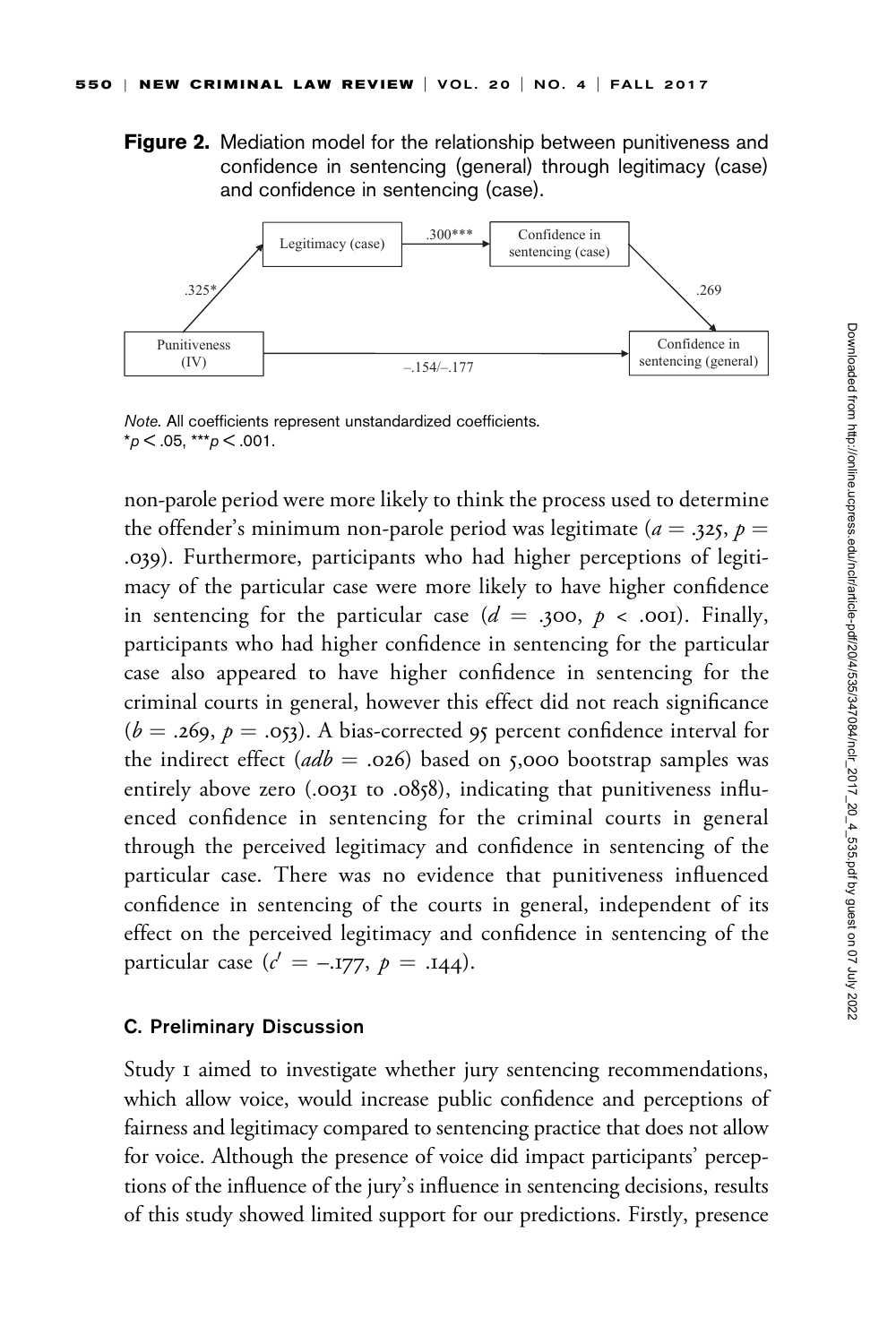of voice was not found to have an impact on participants' confidence and perceptions of fairness or legitimacy (of the particular case, as well as the courts in general). Secondly, the effect of voice was not found to differ depending on the punitiveness of the minimum non-parole period, as there were no interactions between voice and punitiveness on perceptions of fairness or legitimacy, nor confidence in sentencing for the particular case. However, a significant disordinal interaction emerged for confidence in sentencing for the criminal courts in general. Further inspection of the interaction revealed that the simple effects of voice within each level of punitiveness were not significant. Thus, participants' confidence in sentencing for the criminal courts in general did not appear to vary as a function of whether voice was present or absent, or whether the offender received a less punitive or more punitive minimum non-parole period. Overall, the results of Study 1 suggest that, compared to current sentencing practice, introducing jury sentencing recommendations may not improve public confidence as intended (Andrews & Pakula, 2013; Spigelman, 2005). However, this conclusion must be taken with caution, as alternative explanations regarding sample size and power will be considered in the general discussion.

Despite finding no support for our original hypotheses, an unexpected effect of punitiveness emerged. Results demonstrated that perceptions of legitimacy for the particular case were higher for participants who read that the offender received a more punitive minimum nonparole period compared to participants who read that the offender received a less punitive minimum non-parole period. Furthermore, through a mediation analysis using legitimacy and confidence in sentencing of the particular case as serial mediators, punitiveness was shown to have an indirect effect on general confidence in sentencing: participants' had higher confidence in the criminal courts when a more punitive sentence was given. Theoretically, this may indicate that distributive justice (Adams, 1973; Homans, 1961), which refers to the outcomes of decision making rather than the processes used, was more important for our participants. As such, the results may appear to support the notion, often referred to by politicians as being ''tougher on crime'' (Hora, 2013; Lethbridge, 2013), that increasing sentences may increase public confidence and satisfaction with the criminal courts. However, the small effect size ( $\eta_P^2 = .05$ ) must be taken into consideration when making such inferences.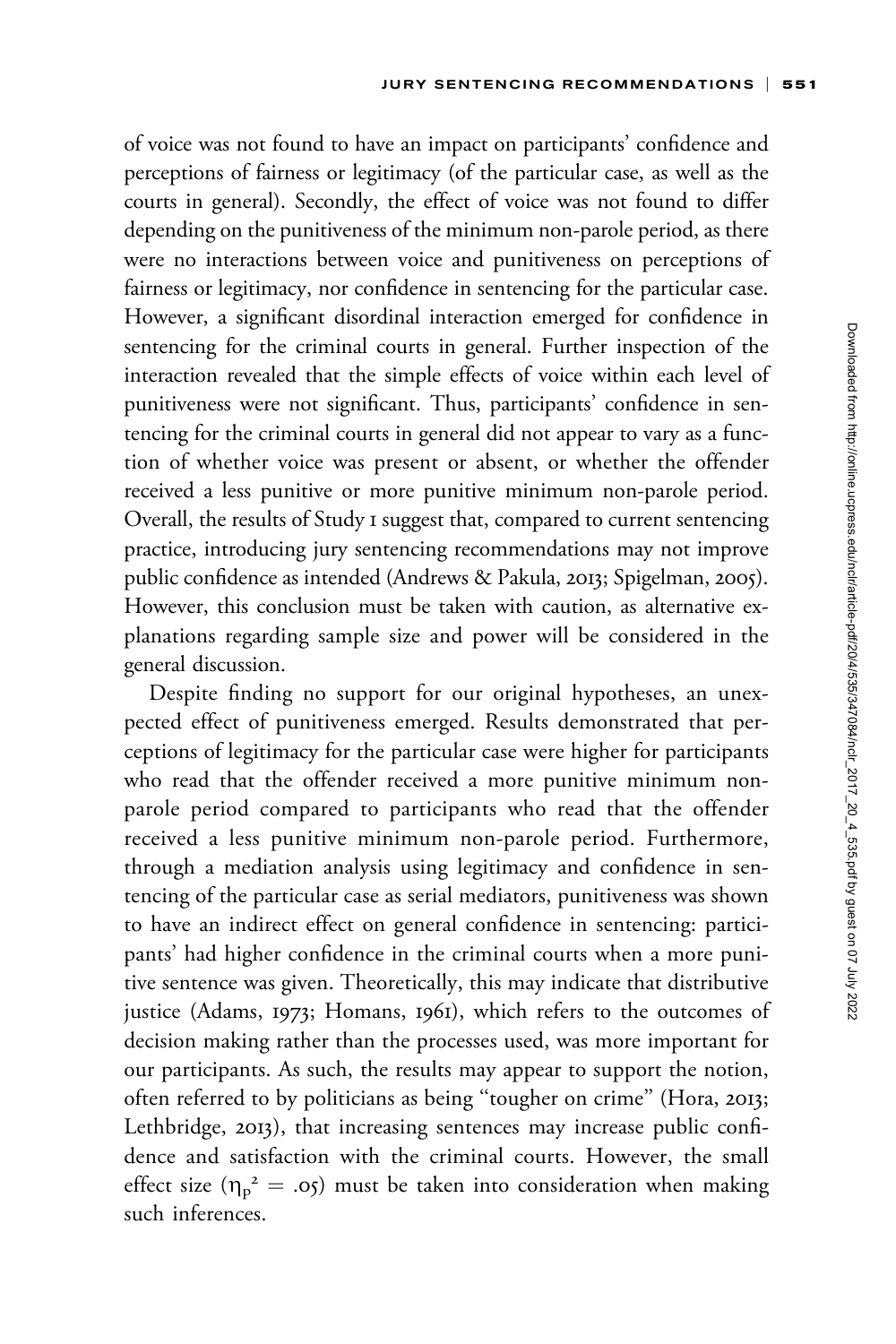#### STUDY 2

Although neither public confidence nor perceptions of fairness and legitimacy was increased by the jury's voice through jury sentencing recommendations presented in Study 1, it is not unfathomable that a frustration effect (Avery & Quiñones, 2002; Folger, 1977; Goodwin & Ross, 1992; Ulbig, 2008) could occur when the jury is involved in sentencing decisions. A proposed jury sentencing recommendations reform in the Australian state of Victoria indicates that Judges would not be required to agree with, or hand down, the jury's recommendation and that the Judge must provide a reason for disagreement at the sentencing hearing (Andrews & Pakula, 2013). Therefore, disagreement could lead the public to believe that their voice, delivered through the jury, is not adequately considered. This may be further exacerbated if the Judge's reason for disagreement is considered to be unfair. As such, Judge disagreement with jury recommendation may elicit a ''frustration effect,'' leading to a negative effect on public confidence and perceptions of fairness and legitimacy.

This study used similar hypothetical news reports as in Study 1, however, jury sentencing recommendations (i.e., voice) were present in all conditions. The current study manipulated the Judge's agreement with the jury's recommendation, as well as the jury's perceptions of the fairness of the Judge's reason for disagreement to form three experimental conditions: Judge agree, Judge disagree—fair, Judge disagree—unfair. Firstly, we predicted that when the Judge disagreed with the jury's recommendation, confidence and perceptions of fairness and legitimacy of the particular case would be lower compared to when the Judge agreed with the jury's recommendation (H1). Secondly, we predicted that this effect would also occur for confidence and perceptions of fairness and legitimacy of the criminal courts in general, such that when the Judge disagreed with the jury's recommendation, confidence and perceptions of fairness and legitimacy of the criminal courts would be lower compared to when the Judge agreed with the jury's recommendation (H2). Thirdly, we predicted that when the Judge disagreed with the jury's recommendation, confidence and perceptions of fairness and legitimacy of the particular case would be higher when the Judge's reason for disagreement was perceived to be fair compared to when the reason was perceived to be unfair (H3). Finally, we predicted that this effect would also occur for confidence and perceptions of fairness and legitimacy of the criminal courts in general, such that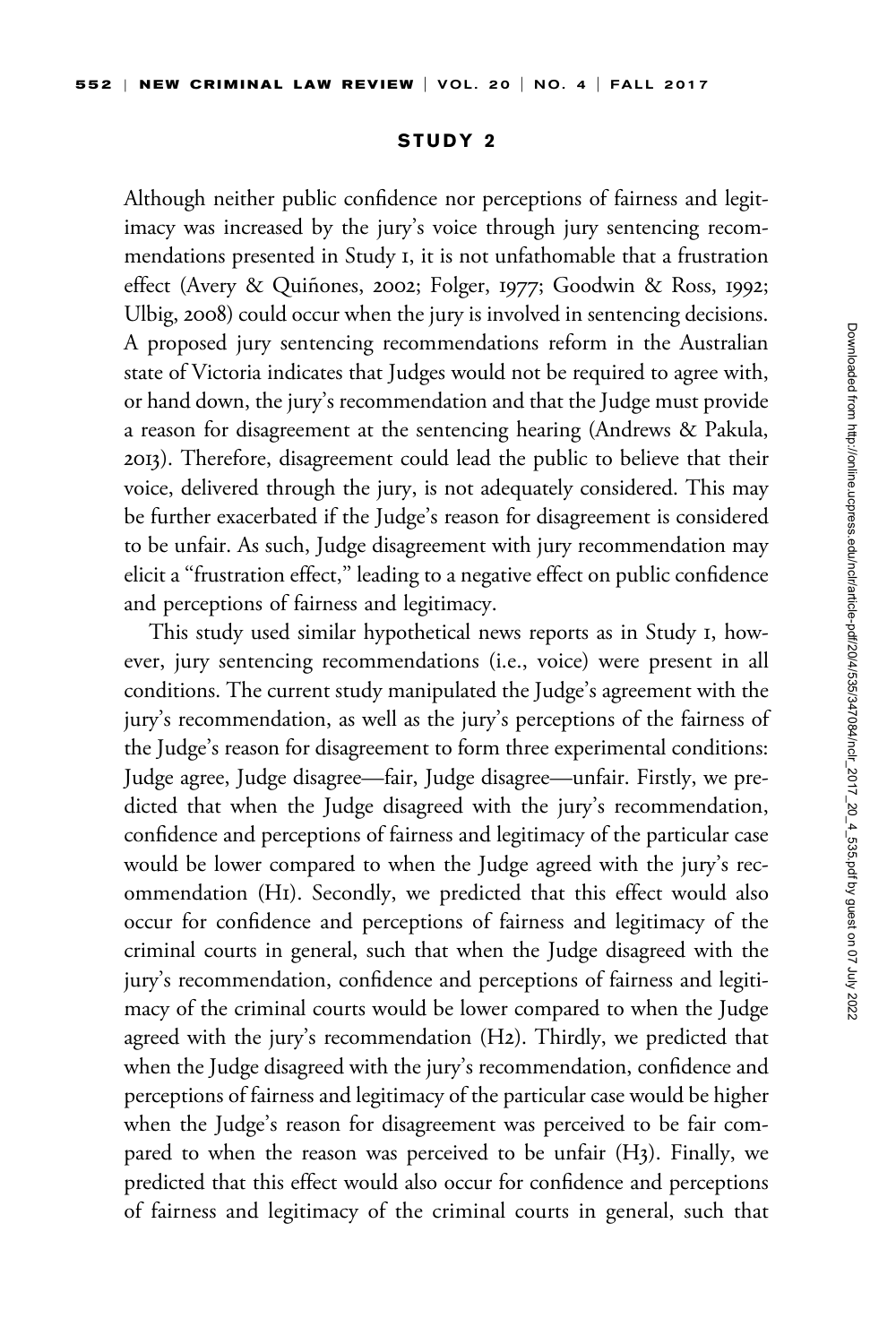confidence and perceptions of fairness and legitimacy of the criminal courts in general would be higher when the Judge's reason for disagreement was perceived to be fair compared to unfair (H4).

## A. Method

### 1. Participants and design

Sixty undergraduate psychology students at a large Australian university (42 female, 18 male:  $M_{\text{age}} = 21.31$  years,  $SD = 7.25$ ) participated in the study for course credit. Participants were randomly assigned to one of three conditions formed by the between-groups manipulation of Judge's agreement with the jury's recommendation (Judge agree, Judge disagree—fair, Judge disagree—unfair).<sup>2</sup>

### 2. Procedure and materials

Participants were presented with one of three different versions of a hypothetical news report, based on the same murder crime as in Study 1. Participants received the same information about the crime as in Study 1; however, unlike Study 1, voice was present in all three conditions. Thus, all participants were given brief information regarding jury sentencing recommendations and read that the jury made a recommendation of a 20-year minimum non-parole period to the Judge (see Appendix B for items).

a. Manipulation of Judge agreement with jury's recommendation. In the ''Judge agree'' condition, the Judge agreed with the jury's recommendation and sentenced the offender to a period of incarceration with a minimum non-parole period of 20 years. In the ''Judge disagree—fair'' condition, the Judge disagreed with the jury's recommendation and sentenced the offender to a period of incarceration with a minimum non-parole period of 15 years. The Judge's reason for disagreement was also provided, and the jury indicated that they thought this reason was fair. In the ''Judge disagree—unfair'' condition, the Judge disagreed with the jury's recommendation and

<sup>2.</sup> A power analysis revealed that this sample size provided power of .776 to detect an effect of  $f = .400$  or above (large effect), and power of .514 to detect an effect of  $f = .300$  or above (medium effect).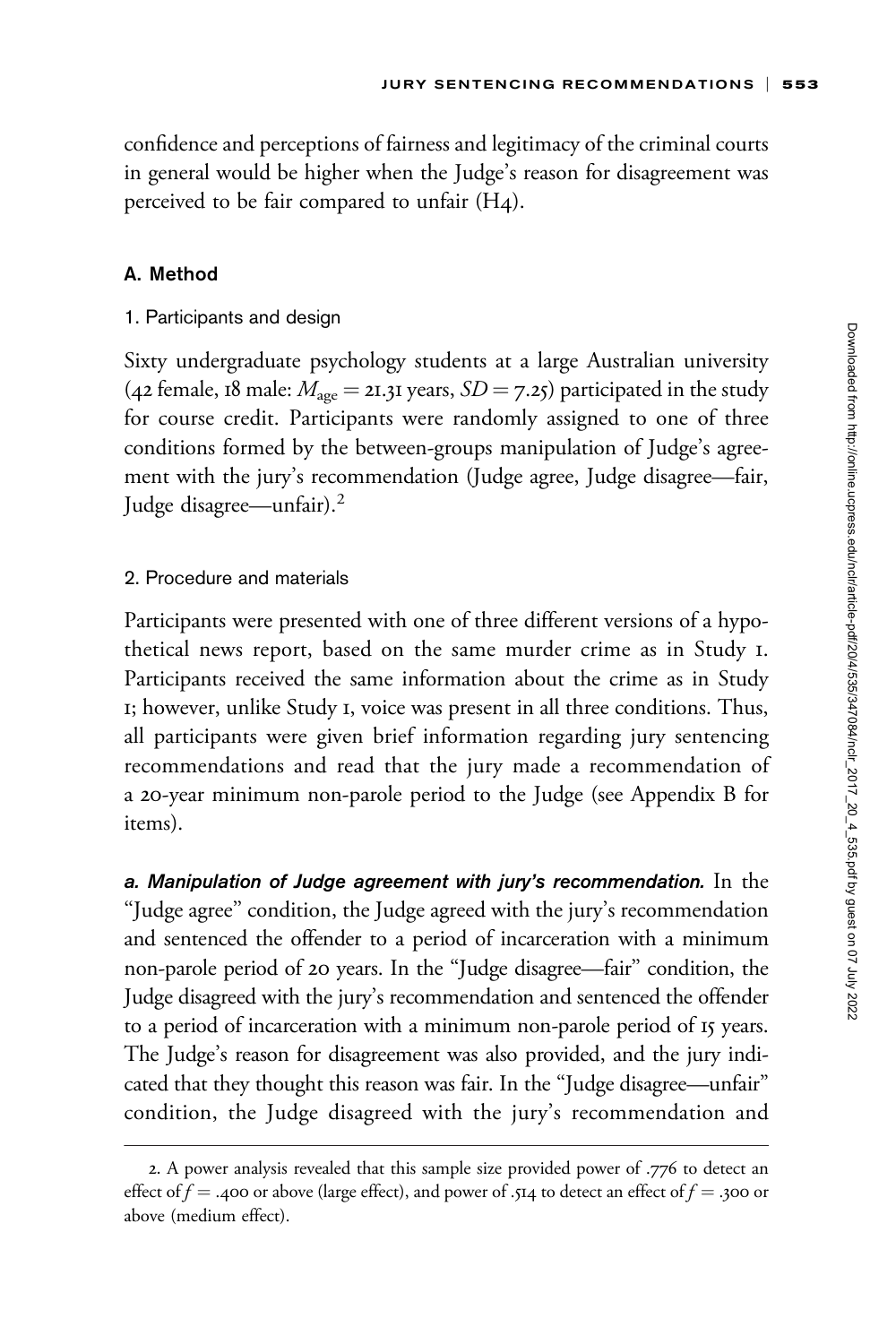sentenced the offender to a period of incarceration with a minimum nonparole period of 15 years. The Judge's reason for disagreement was also provided, and the jury indicated that they thought this reason was unfair.

**b. Measures.** The same measures were used as in Study I. To check the manipulation of the Judge's agreement with the jury's recommendation, participants were asked whether the Judge agreed or disagreed with the jury's recommendation. If participants responded ''disagree,'' they were then asked whether the jury indicated that the Judge's reason was fair or unfair. All participants were asked to select the length of the minimum non-parole period that the defendant received from four available options (5, 10, 15, or 20 years).

### B. Results

The majority of participants ( $97\%$ ) correctly identified the sentence length that the offender received. Participants were more likely to report that the jury was influential in deciding the defendant's minimum non-parole period when they read that the Judge agreed with the jury's recommendation ( $M = 3.55$ ,  $SD = 0.69$ ), than if they read that the Judge had disagreed with the jury's recommendation, regardless of whether the Judge provided a fair reason ( $M = 2.50$ ,  $SD = 0.89$ ) or unfair reason ( $M = 2.70$ ,  $SD =$ 0.75),  $F(2,57) = 13.68, p = 0.001, \eta^2 = .32$ .

### 1. Bivariate correlations

Pearson correlation coefficients (see Table 2) showed that the Judge's agreement with the jury's sentencing recommendation was negatively correlated with perceived influence of the jury in the sentencing decision ( $r =$  $-53$ ,  $p <$  .001), such that the jury was less likely to be perceived as being influential when the Judge disagreed with the jury's recommendation. Influence was also found to be positively correlated with perceptions of fairness ( $r = .302$ ,  $p = .019$ ) and legitimacy ( $r = .32$ ,  $p = .013$ ) of the case, such that the more influential the jury was perceived to be, the more participants saw the procedure used to determine the defendant's sentence to be fair and legitimate. (However, the relationship between influence and fairness/legitimacy was not significant for more general perceptions about the courts,  $ps > .05$ .)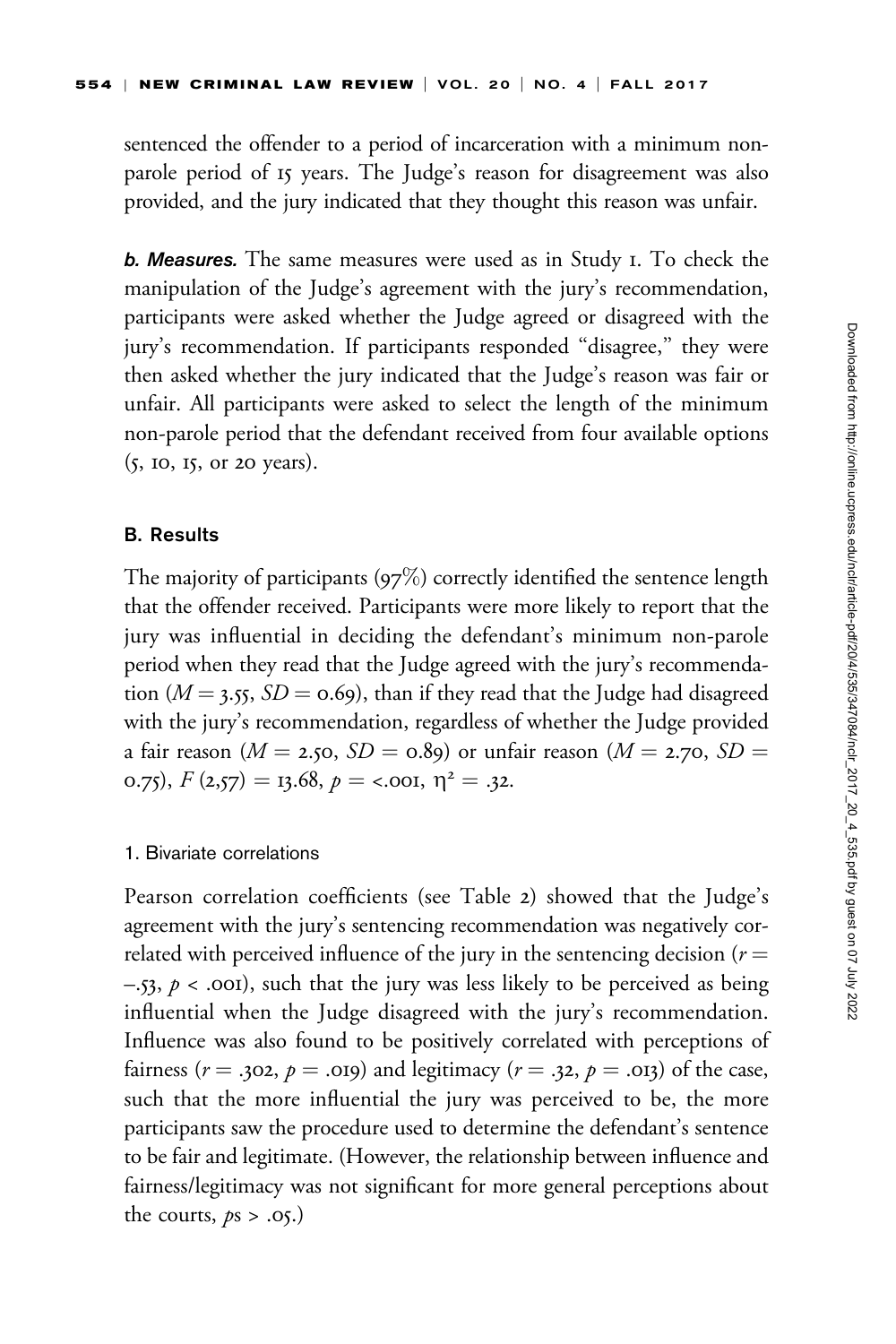|                                                         | 1 | $\overline{2}$ | 3   | $\overline{4}$ | 5           | 6                 | 7        | 8       |
|---------------------------------------------------------|---|----------------|-----|----------------|-------------|-------------------|----------|---------|
| 1. Judge's agreement $(IV)^a$ - -.53*** -.21 -.28* -.17 |   |                |     |                |             | .06               | .17      | .02     |
| 2. Influence                                            |   |                | .24 | $.30*$         | $.32^*$ .10 |                   | $-.03$   | $-.17$  |
| 3. Confidence in<br>sentencing (case)                   |   |                |     | $.55***$       |             | .49*** .59***     | .19      | $-.16$  |
| 4. Procedural fairness<br>(case)                        |   |                |     |                |             | $.70***$ $.45***$ | .24      | $-.08$  |
| 5. Legitimacy (case)                                    |   |                |     |                |             | $.39**$           | .20      | $-.18$  |
| 6. Confidence in<br>sentencing (general)                |   |                |     |                |             |                   | $.57***$ | $-.24$  |
| 7. Procedural fairness<br>(general)                     |   |                |     |                |             |                   |          | $-.31*$ |
| 8. Legitimacy (general)                                 |   |                |     |                |             |                   |          |         |

Table 2. Bivariate correlations between Study 2 variables.

Note. All variables are scaled so that higher values indicate more of the variable. <sup>a</sup> Coded so that  $1 =$  Judge agree,  $2 =$  Judge disagree (fair), and  $3 =$  Judge disagree (unfair).

 $*_p$  < .05,  $*_p$  < .01,  $**_p$  < .001.

Furthermore, perceived procedural fairness of the particular case was positively correlated with confidence in sentencing ( $r = .55$ ,  $p < .001$ ) and perceived legitimacy ( $r = .70$ ,  $p < .001$ ) of the particular case. Additionally, it was found that perceived procedural fairness of the criminal courts in general was positively correlated with confidence in sentencing ( $r = .57$ ,  $p <$ .001) and perceived legitimacy ( $r = .31$ ,  $p = .017$ ) of the criminal courts in general. Confidence in sentencing for the particular case was found to be positively associated with confidence in sentencing for the criminal courts in general ( $r = .59$ ,  $p < .001$ ). However, perceived procedural fairness of the particular case was not associated with perceived procedural fairness of the criminal courts in general ( $r = .24$ ,  $p = .064$ ), and perceived legitimacy of the particular case was not associated with perceived legitimacy of the criminal courts in general ( $r = -.18$ ,  $p = .178$ ).

# 2. Confidence in sentencing and perceptions of procedural fairness and legitimacy (case)

One-way between-groups ANOVAs were conducted to determine whether confidence in sentencing and perceptions of procedural justice and legitimacy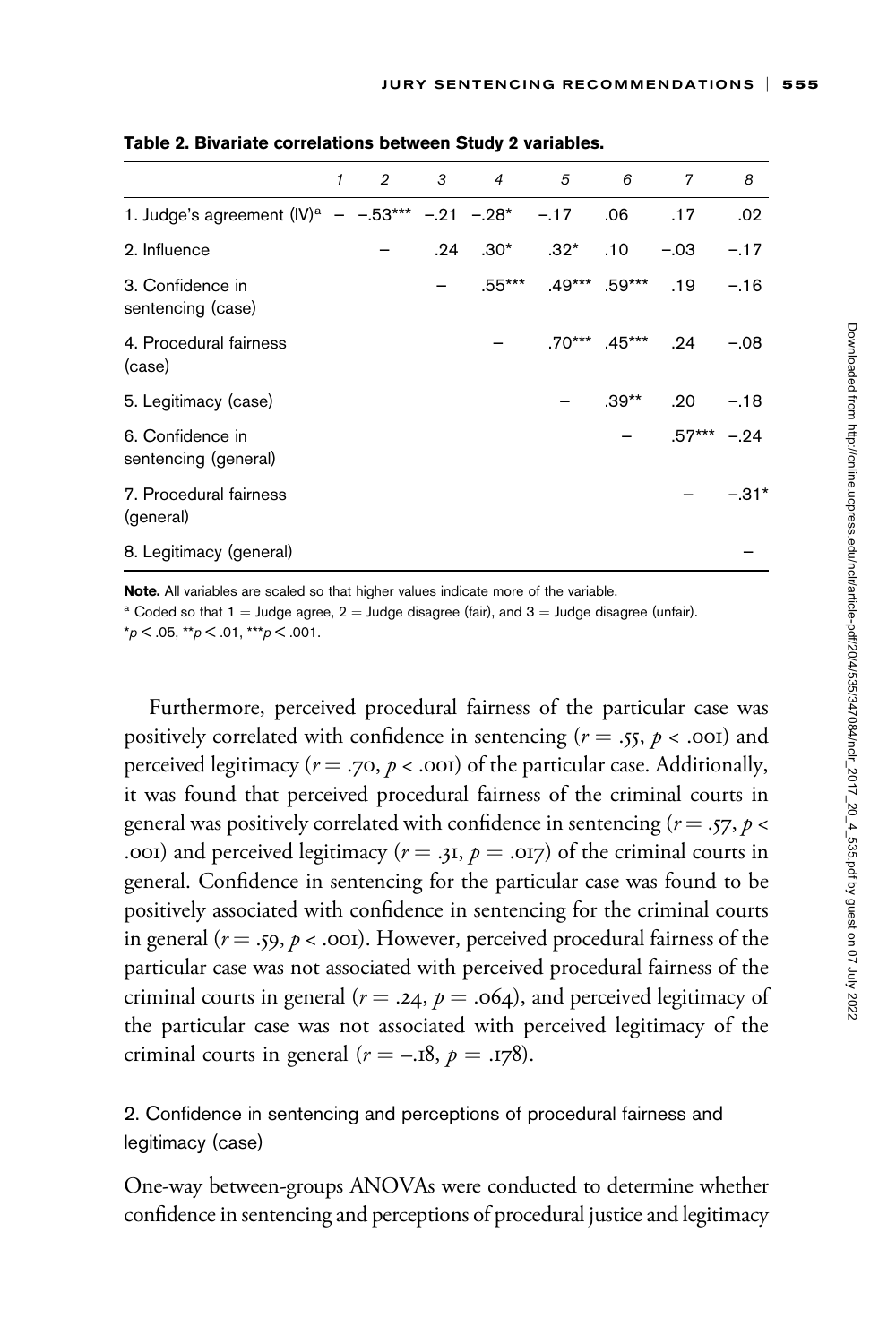|                                                                                 | Judge agree | Judge<br>disagree<br>(fair) | Judge<br>disagree<br>(unfair)                   | Totals |
|---------------------------------------------------------------------------------|-------------|-----------------------------|-------------------------------------------------|--------|
| Confidence in sentencing (case) 3.54 (0.62) 3.17 (0.79) 3.16 (0.76) 3.29 (0.74) |             |                             |                                                 |        |
| Procedural fairness (case)                                                      |             |                             | 3.70 (0.73) 3.60 (1.05) 3.05 (1.00) 3.45 (0.96) |        |
| Legitimacy (case)                                                               |             |                             | 3.70 (0.73) 3.50 (1.00) 3.30 (1.08) 3.50 (0.95) |        |

Table 3. Cell means and standard deviations for each outcome measure (case) as a function of Judge's agreement with the jury's recommendation.

for the particular case were affected by the Judge's agreement with the jury's recommendation (H1) and the Judge's reason for disagreement (H3). Contrary to predictions, there were no significant effects of Judge's agreement with the jury's recommendation, or reason for disagreement, on any of these outcomes,  $Fs(2,57) < 2.8$ 0, ps > 069,  $\eta^2 s <$  .09. (See Table 3 for means and standard deviations).

3. Confidence in sentencing and perceptions of procedural fairness and legitimacy (general)

One-way between-groups ANOVAs were conducted to determine whether confidence in sentencing and perceptions of procedural justice and legitimacy of the criminal courts in general were affected by the Judge's agreement with the jury's recommendation (H2) and the Judge's reason for disagreement (H4). Contrary to predictions, there were no significant effects of Judge's agreement with the jury's recommendation on any of the outcomes,  $Fs(2,57)$  < 1.01, ps > .371,  $\eta^2s$  = all .03. (See Table 4 for means and standard deviations.)

## C. Preliminary Discussion

Study 2 aimed to investigate whether a frustration effect would occur if a Judge disagreed with a jury's recommendation. Our results showed that participants viewed jurors as more influential when the Judge agreed with their recommendations than when the Judge disagreed, regardless of whether the reason for disagreement was seen as fair or not. Further, we found that participants who perceived the jury to be more influential were more likely to believe that the case was procedurally fair and legitimate,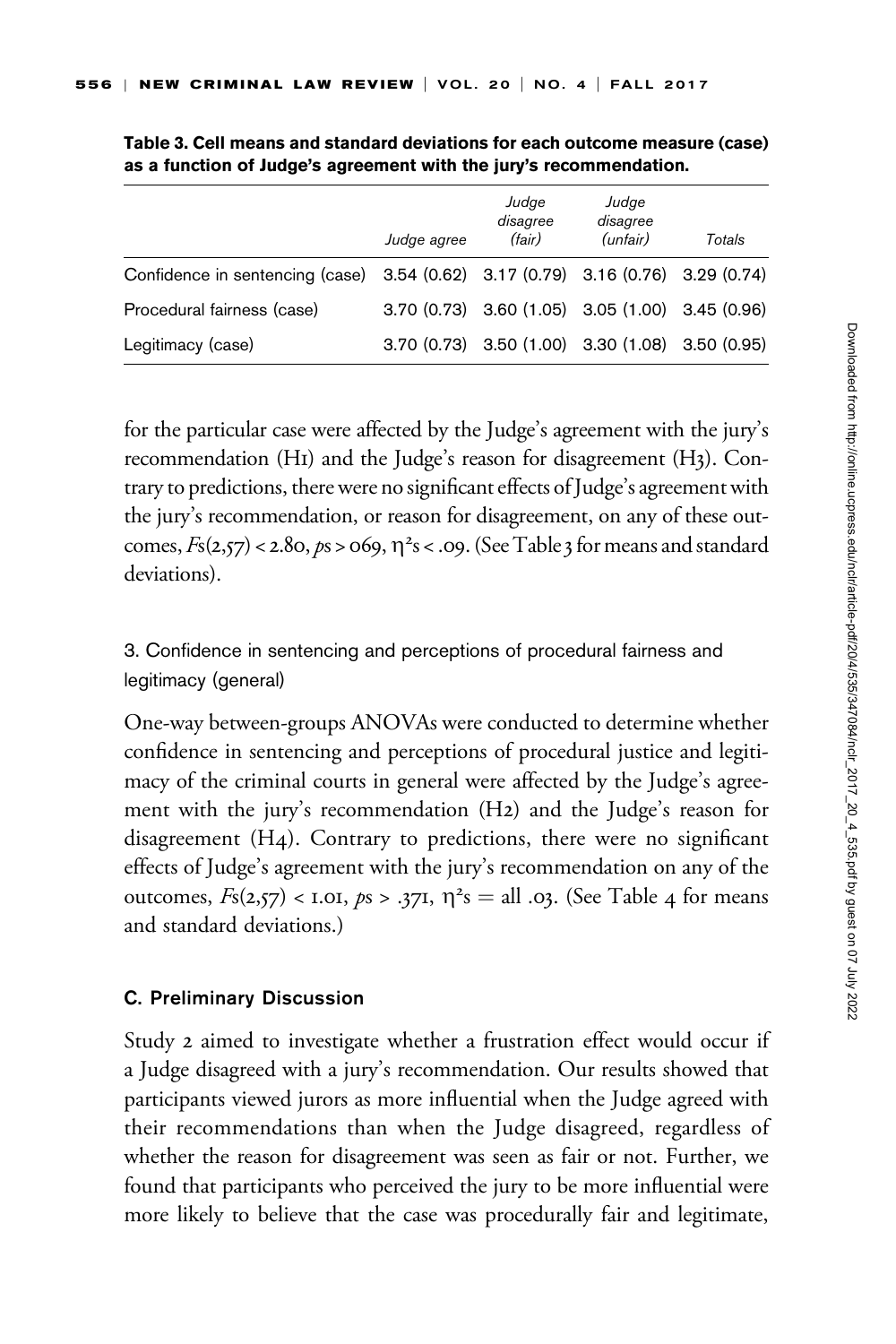|                                                                                    | Judge agree | Judge<br>disagree<br>(fair)                     | Judge<br>disagree<br>(unfair) | Totals |
|------------------------------------------------------------------------------------|-------------|-------------------------------------------------|-------------------------------|--------|
| Confidence in sentencing (general) 3.37 (0.41) 3.24 (0.74) 3.45 (0.45) 3.35 (0.55) |             |                                                 |                               |        |
| Procedural fairness (general)                                                      |             | 3.42 (0.53) 3.61 (0.55) 3.63 (0.44) 3.55 (0.51) |                               |        |
| Legitimacy (general)                                                               |             | 3.29 (0.55) 3.06 (0.68) 3.25 (0.60) 3.20 (0.61) |                               |        |

Table 4. Cell means and standard deviations for each outcome measure (general) as a function of Judge's agreement with the jury's recommendation.

though these findings did not extend to more general perceptions of the courts.

However, contrary to predictions, participants' confidence and perceptions of fairness and legitimacy (of the particular case, as well as the criminal courts in general) did not differ depending on whether the Judge agreed or disagreed with the jury's recommendation. Additionally, we did not find that confidence and perceptions of fairness and legitimacy were lower when the Judge disagreed with an unfair reason compared to a fair reason. Despite frustration effects previously found in the context of political decision making (Ulbig, 2008) and decision making in regard to the scheduling of a university orientation week (Avery & Quiñones, 2002), our findings did not provide support for this effect. Thus, these findings indicate that public confidence may not differ depending on whether Judges agree or disagree with a jury's recommendation, or whether the reason for the Judge's disagreement is considered to be fair or unfair. However, this is noted with caution, as limitations of power may restrict the ability to make a firm conclusion.

A potential alternative explanation for the result also exists. In the condition where the Judge agreed with the jury's recommendation, the final minimum non-parole period given to the offender was 20 years. However, in the two conditions where the Judge disagreed with the jury's recommendation, the final minimum non-parole period given to the offender was 15 years. Therefore, the minimum non-parole period that the offender received systematically differed depending on whether the Judge agreed or disagreed with the jury's recommendation. This systematic difference was unavoidable, as it would not make sense for a jury to recommend a minimum non-parole period of 20 years and then for the Judge to disagree with this recommendation, but still hand down this minimum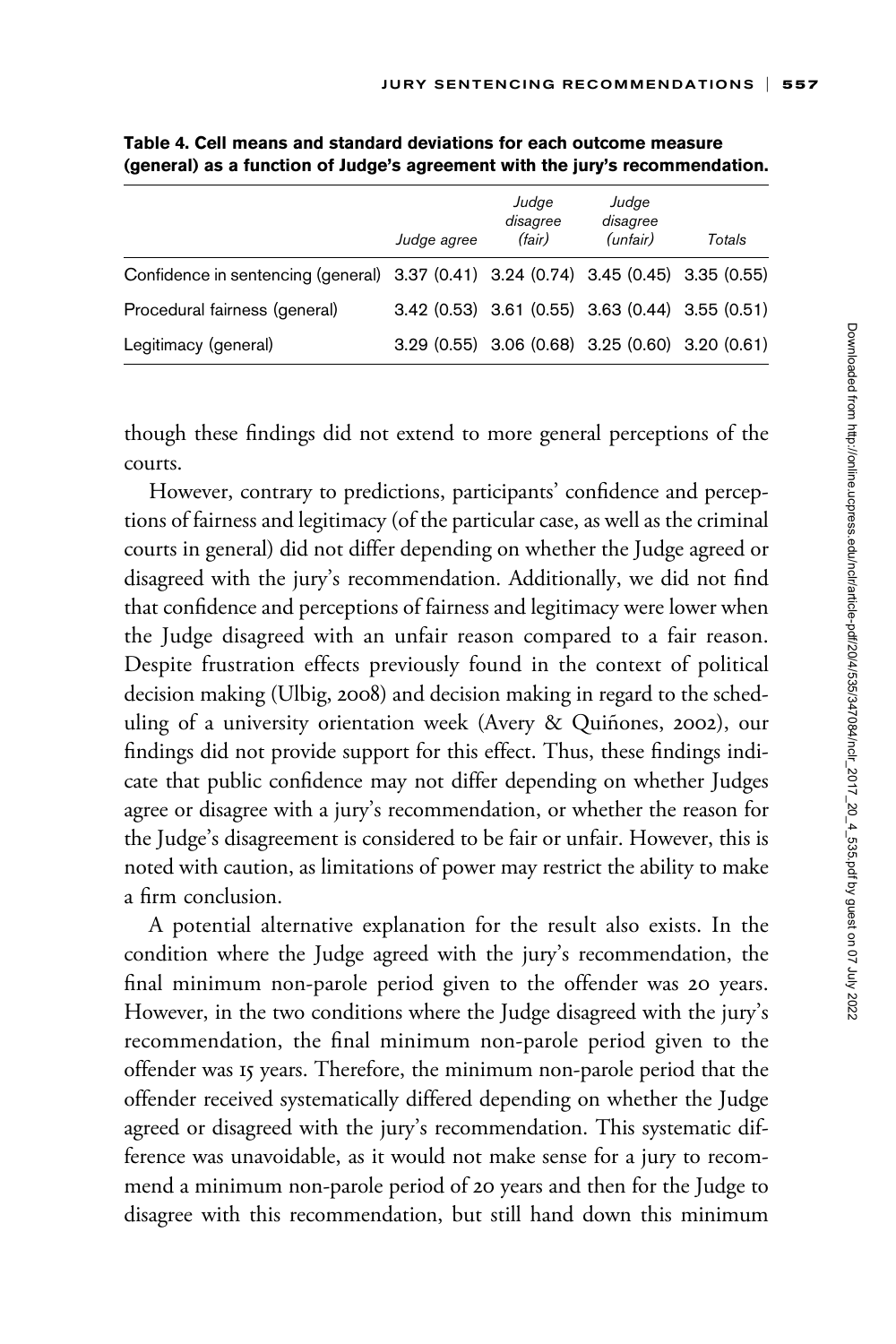non-parole period of 20 years to the offender. Alternatively, we could have chosen to not inform participants of the jury's recommendation to the Judge. However, we wanted to ensure the study was as consistent as possible with the proposed jury sentencing recommendations reform in Australia, which state that if the Judge disagrees with the jury's recommendation, they would be required to reveal it at the sentencing hearing (Andrews & Pakula, 2013).

### II. GENERAL DISCUSSION

The aim of the current research was to empirically evaluate the effectiveness of jury sentencing recommendations using elements of procedural justice theory. Despite the longstanding use of jury sentencing recommendations in the United States (see Iontcheva, 2003) and the proposed implementation of jury sentencing recommendations in one Australian state (Andrews & Pakula, 2013), prior to this study there was no known empirical evidence evaluating its influence on public confidence. The current research began to fill this gap in the literature with two studies. Firstly, it investigated whether jury sentencing recommendations—through the procedural justice element of voice—would lead to greater public confidence and perceptions of fairness and legitimacy compared to current sentencing practices in Australia that do not allow for voice. Although our results indicated that voice did impact how influential the jury was perceived to be, results revealed that confidence, fairness, and legitimacy did not differ as a result of whether voice was present or absent. Somewhat unexpectedly, we found that participants had higher confidence in the criminal courts in general when a more punitive sentence was given.

The second study investigated whether a frustration effect would occur if the Judge disagreed with the jury's recommendation, leading to a decrease in public confidence and perceptions of fairness and legitimacy. Again, although we found that our manipulation of Judge's agreement or disagreement with the jury's sentencing recommendation had an impact on how influential the jury were perceived to be, results did not reveal our hypothesized effects on public confidence, fairness, or legitimacy.

Despite a lack of support for the hypotheses, the current research provides an array of important practical and theoretical contributions to the literature. The current research provides a unique and important stepping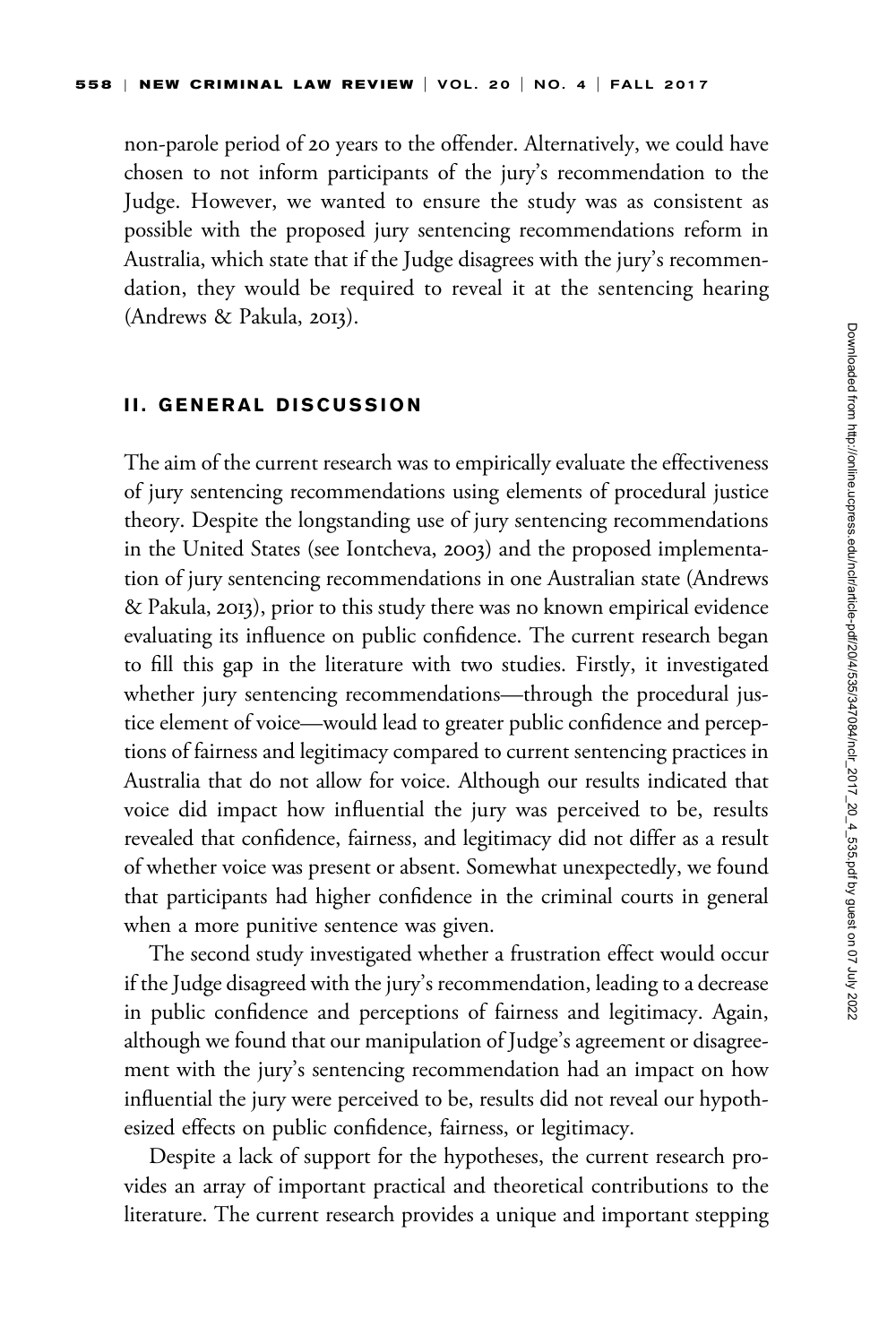stone for future research into jury sentencing recommendations, as well as the effects of procedural justice (particularly voice) on public confidence. Theoretically, the current research applied procedural justice theory to a novel context, jury sentencing recommendations. As voice was not found to have an effect on public confidence or perceptions of fairness or legitimacy, these findings suggest that jury sentencing recommendations may not be an effective means of increasing public confidence. Furthermore, the current research may indicate that other elements of procedural justice may be more influential and thus be required to have an effect on confidence and perceptions of fairness and legitimacy, as suggested by Goodman-Delahunty (2010). Similarly, as the frustration effect was not replicated in the current research, this further suggests that jury sentencing recommendations may have no effect on confidence and perceptions of fairness and legitimacy, regardless of whether the Judge agrees or disagrees with the recommendation.

Practically, these findings strongly highlight the importance of empirically testing and evaluating reforms before they are implemented. For example, in many jurisdictions, jurors are provided with a daily remuneration (e.g., O'Brien, Goodman-Delahunty, Clough, & Pratley, 2008). Therefore, if jury sentencing recommendations were implemented, more money would need to be spent for the increase in jury service time required. If the reform was ineffective at increasing public confidence, then this would result in a loss of economic resources as well as time. Thus, the importance of empirically evaluating reforms to see if they are effective before implementation can help to reduce these losses.

The present research offers a number of strengths and limitations. Firstly, the experimental design of both studies, including random assignment and standardized procedures, allowed us to investigate any causal inferences of the independent variables whilst ensuring that any potential confounds were minimized. Additionally, the current research ensured a high level of external validity by employing hypothetical news reports that were based on a real murder crime (Boddy, 2013) and ensuring that the studies were consistent with the jury sentencing recommendations reform proposed in one Australian state (Andrews & Pakula, 2013).

One limitation of the current study is that pre-existing attitudes toward the courts were not taken into account in the current research. This was purposely done, as measuring these pre-existing attitudes prior to reading the news report may have primed the participants and led them to become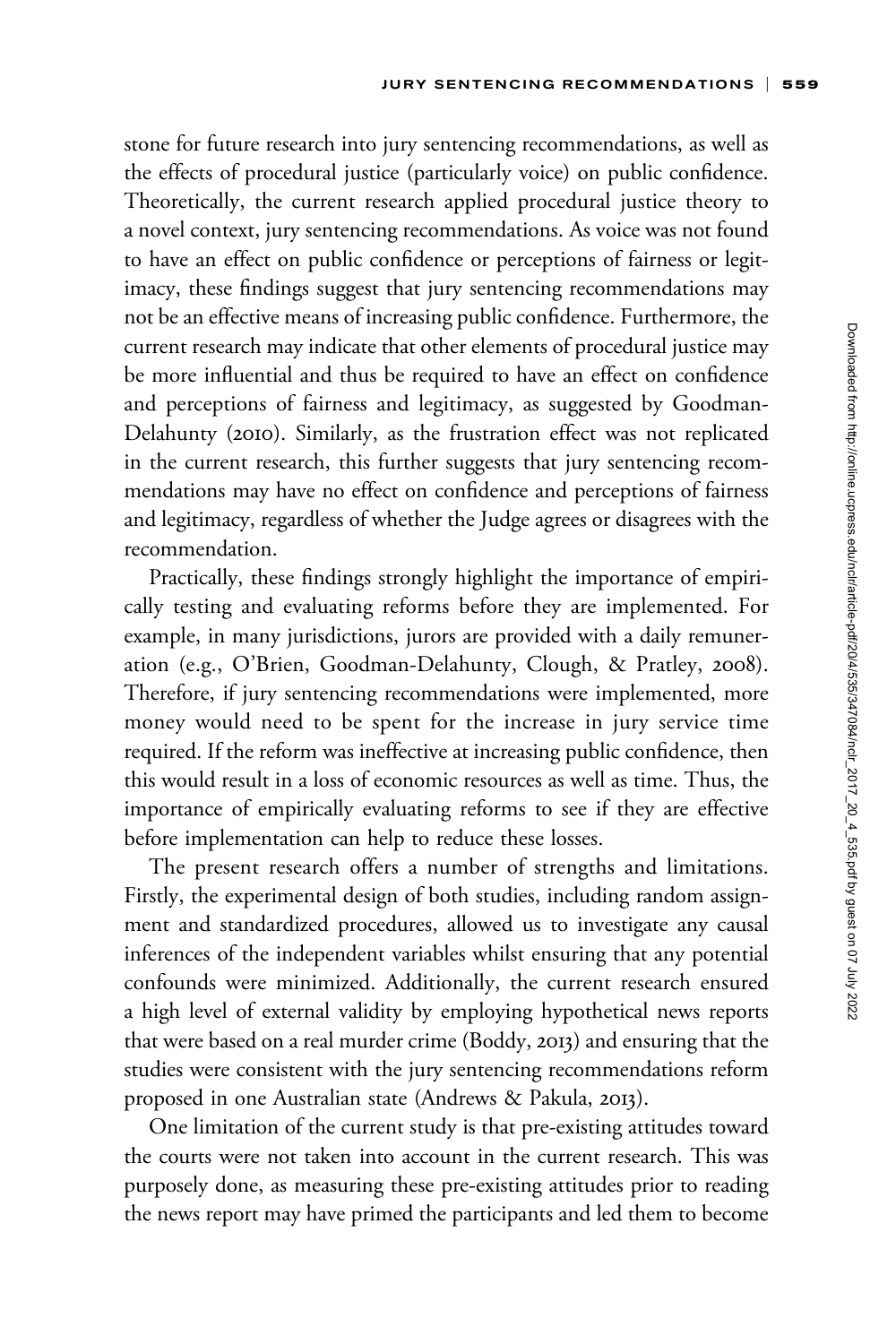aware of the research aims and hypotheses. This, in turn, may have led participants to exert demand characteristics, meaning that participants may respond in a manner that seeks to confirm the research hypotheses (Nichols & Maner, 2008). Research has shown that confidence in sentencing and the criminal justice system as a whole is higher among younger people (e.g., Jones & Weatherburn, 2010). As all participants were first year undergraduate psychology students, it is possible that this primarily young sample may have already had a high level of confidence in sentencing. Therefore, perhaps if pre-existing attitudes were measured and controlled for, the hypotheses may have been supported. Future research should aim to measure and control for these pre-existing attitudes, as well as recruit a sample across all age groups so that it is more representative of the general public.

Additionally, future research should aim to replicate this study with a larger sample size to determine whether the findings described in the current research are accurate, or whether other effects could be detected as a result of increased power. Nevertheless, we believe that the theoretical and practical contributions of the current research outweigh the sample size limitation. As there has been limited empirical evaluation of jury sentencing recommendations, it is important to foster a sense of evidence-based practice in this area. We believe that our research has provided a stepping stone to evaluate reforms in the legal field before implementation, thereby ensuring that resources are not wasted on ineffective reform.

### CONCLUSION

The current research empirically evaluated the effectiveness of jury sentencing recommendations using elements of procedural justice theory. The results of the current research did not support the notion that jury sentencing recommendations provide an effective method of increasing public confidence in the courts as intended, however, limitations regarding preexisting attitudes as well as sample size have been discussed. Despite these limitations, the current study is one of the first known studies to empirically evaluate jury sentencing recommendations and is therefore an important stepping stone for future research in this area. This research provides unique theoretical contributions to the literature by applying the concepts of voice and the frustration effect to a novel context, as well as opening a new avenue of research into the effects of procedural justice on public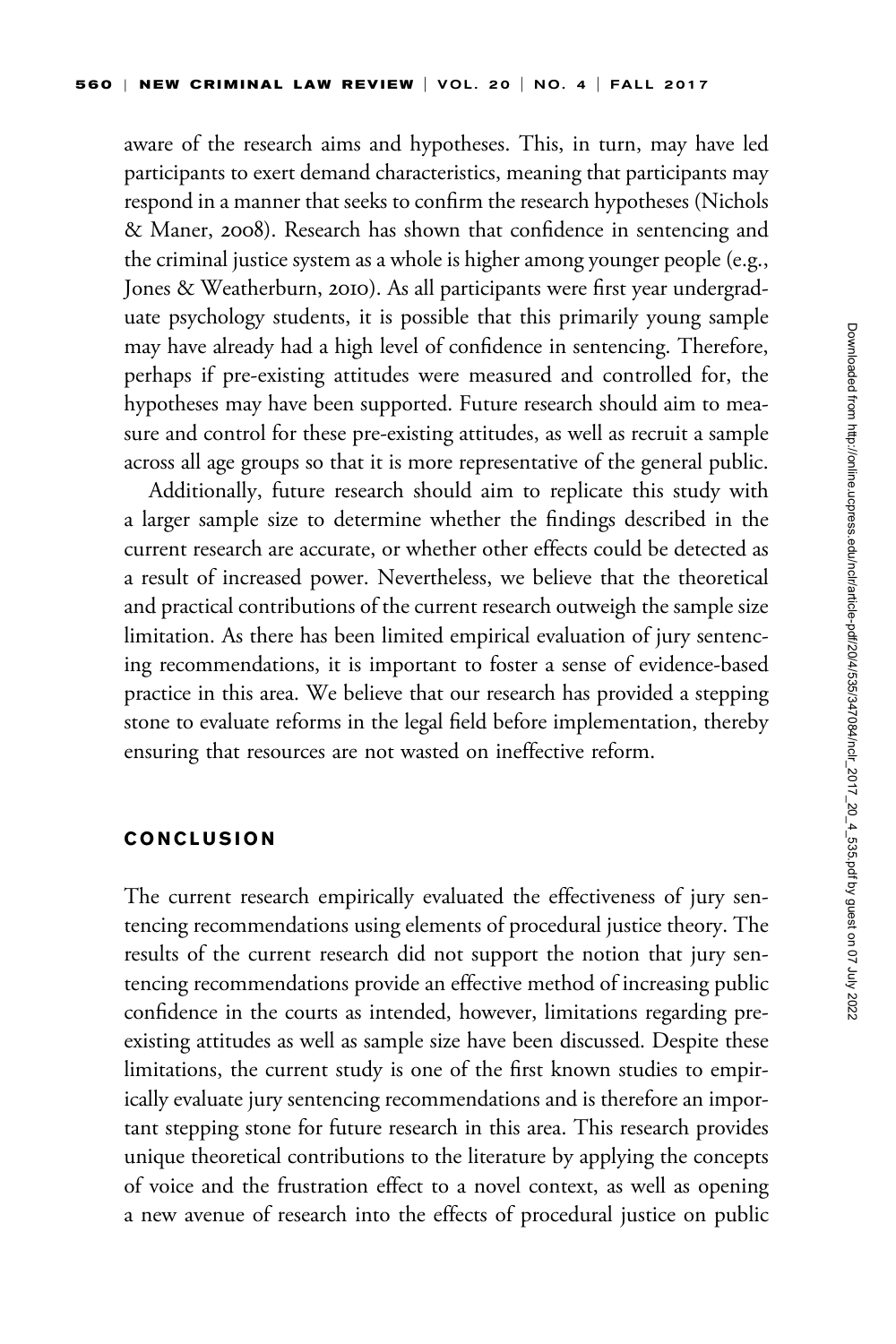confidence in the courts. Perhaps most importantly, the current research has highlighted the need for reforms and policy-making to be empirically evaluated prior to implementation, particularly in the criminal justice system.

#### REFERENCES

- Adams, J. S. (1973). Inequality in social exchange. In L. Berkowitz (Ed.), Advances in Experimental Social Psychology (Vol 2.). New York: Academic Press.
- Anderson, K., & Saint, E. (2005). Japan's quasi-jury (saiban-in) law: An annotated translation of the act concerning participation of lay assessors in criminal trials. Asian-Pacific Law & Policy Journal, 6(1), 233-283. Retrieved from<http://www.hawaii.edu/aplpj/>
- Andrews, D., & Pakula, M. (2013, February 4). Jury to have a say in sentencing under labor [Press Release]. Retrieved from [https://www.viclabor.com.au/media-releases/juries-to](https://www.viclabor.com.au/media-releases/juries-to-have-a-say-in-sentencing-under-labor/)[have-a-say-in-sentencing-under-labor/](https://www.viclabor.com.au/media-releases/juries-to-have-a-say-in-sentencing-under-labor/)
- Avery, D. R., & Quiñones, M. A. (2002). Disentangling the effects of voice: The incremental roles of opportunity, behavior, and instrumentality in predicting procedural fairness. The Journal of Applied Psychology, 87(1), 81–86. doi: 1L1037/0021-9010. 87.1.81
- Bean, C. (2005). Is there a crisis of trust in Australia? In S. Wilson, G. Meagher, R. Gibson, D. Denemark, & M. Western (Eds.), Australian social attitudes: The first report (pp. 122–140). Sydney: UNSW Press.
- Beetham, D. (1991). The legitimation of power. Atlantic Highlands, NJ: Humanities International Press.
- Boddy, N. (2013, February 15). Tomahawk killer gets life for grandmother's murder. The West Australian. Retrieved from<http://au.news.yahoo.com/thewest/>
- Bradford, B. (2011). Voice, neutrality and respect: Use of victim support services, procedural fairness and confidence in the criminal justice system. Criminology & Criminal Justice, 11(4), 345–366. doi: 10.1177/1748895811408832
- Chaplin, R., Flatley, J., & Smith, K. (2011). Crime in England and Wales 2010/11. Retrieved from [http://www.gov.uk/government/uploads/system/uploads/attachment\\_data/file/](http://www.gov.uk/government/uploads/system/uploads/attachment_data/file/116417/hosb1011.pdf) 116417[/hosb](http://www.gov.uk/government/uploads/system/uploads/attachment_data/file/116417/hosb1011.pdf)1011.pdf
- Cohen, R. L. (1985). Procedural justice and participation. Human Relations, 38(7), 643-663. doi: 10.1177/001872678503800703

Criminal Code of Canada. (1985).

- Department of Justice and Attorney-General. (2015). Applying for parole. Retrieved from [http://www.justice.qld.gov.au/justice-services/courts-and-tribunals/going-to-court/](http://www.justice.qld.gov.au/justice-services/courts-and-tribunals/going-to-court/sentencing/the-parole-system) [sentencing/the-parole-system](http://www.justice.qld.gov.au/justice-services/courts-and-tribunals/going-to-court/sentencing/the-parole-system)
- Earley, P. C., & Lind, E. A. (1987). Procedural justice and participation in task selection: The role of control in mediating justice judgments. Journal of Personality and Social Psychology, 52(6), 1148-1160. doi: 10.1037/0022-3514.52.6.1148
- Enns, P. C. (2014). The public's punitiveness and its influence on mass incarceration in the United States. American Journal of Political Science, 58(3). doi: 10.1111/ajps.12098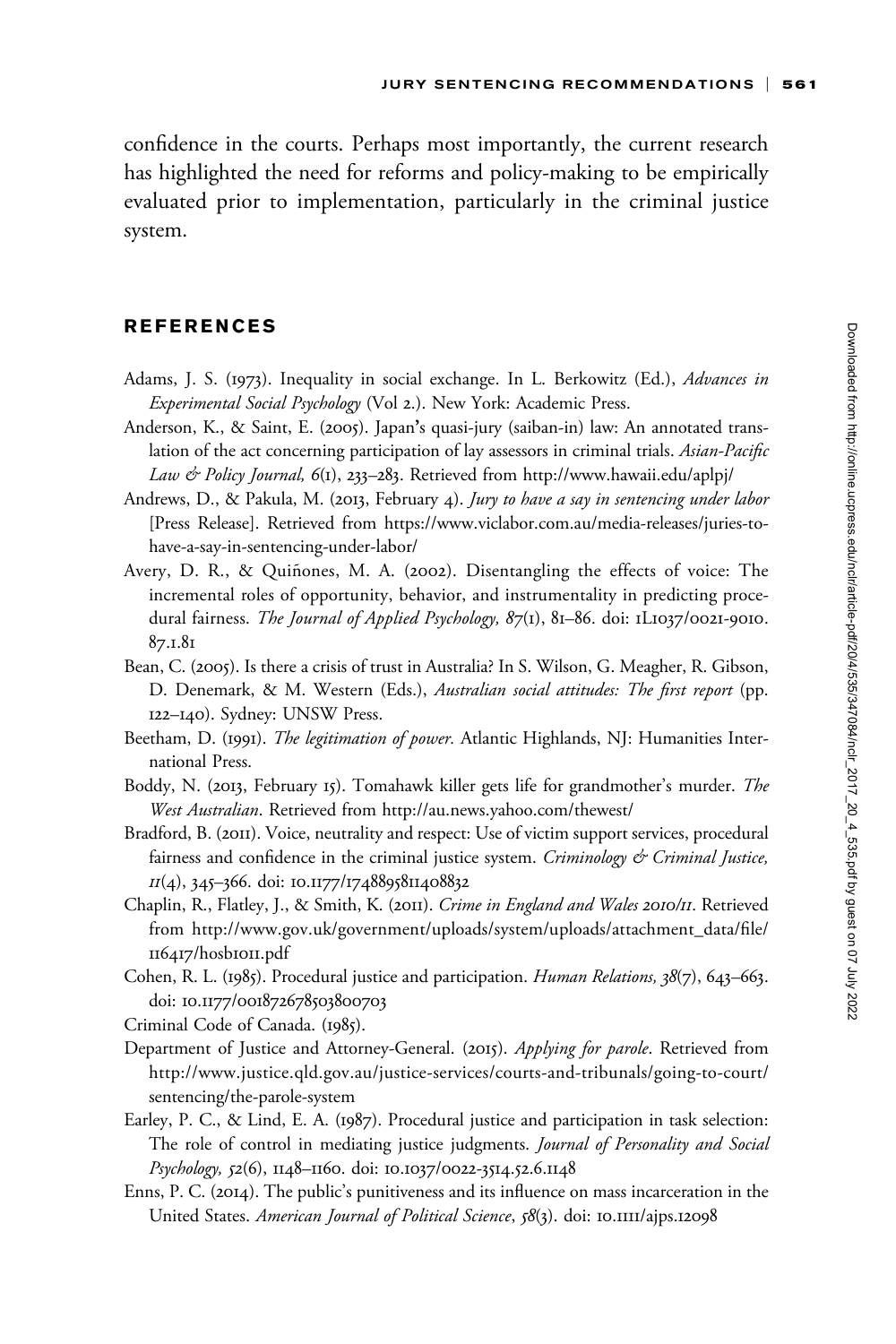- Folger, R. (1977). Distributive and procedural justice: Combined impact of voice and improvement on experienced inequity. Journal of Personality and Social Psychology, 35(2), 108–119. doi: 10.1037/0022-3514.35.2.108
- Fondacaro, M. R., Brank, E. M., Stuart, J., Villanueva-Abraham, S., Luescher, J., & McNatt, P. S. (2006). Identity orientation, voice, and judgments of procedural justice during late adolescence. Journal of Youth and Adolescence, 35(6), 987-997. doi: 10.1007/ s10964-006-9035-8
- Gibson, J. L. (1989). Understandings of justice: Institutional legitimacy, procedural justice, and political tolerance. Law & Society Review, 23(3), 469–496. doi: 10.2307/3053830
- Gibson, J. L., Caldeira, G. A., & Spence, L. K. (2003). Measuring attitudes toward the United States Supreme Court. American Journal of Political Science, 47(2), 354–367. doi: 10.2307/3186144
- Gleeson, M. (2004). Out of touch or out of reach? Retrieved from [http://www.hcourt.gov.au/](http://www.hcourt.gov.au/assets/publications/speeches/former-justices/gleesoncj/cj_02oct04.html) [assets/publications/speeches/former-justices/gleesoncj/cj\\_](http://www.hcourt.gov.au/assets/publications/speeches/former-justices/gleesoncj/cj_02oct04.html)02oct04.html
- Gonzalez, C. M., & Tyler, T. R. (2007). Why do people care about procedural fairness? The importance of membership monitoring. In K. Törnblom & R. Vermunt (Eds.), Distributive and procedural justice: Research and social applications (pp. 91–110). Hampshire, England: Ashgate Publishing Limited.
- Goodman-Delahunty, J. (2010). Four ingredients: New recipes for procedural justice in Australian policing. Policing, 4(4), 403-410. doi: 10.1093/police/paq041
- Goodwin, C., & Ross, I. (1992). Consumer responses to service failures: Influence of procedural and interactional fairness perceptions. Journal of Business Research, 25(2), 149–163. doi: 10.1016/0148-2963(92)90014-3
- Granger, C. (1996). The criminal jury trial in Canada. Toronto: Carswell.
- Green, D. A. (2006). Public opinion versus public judgment about crime: Correcting the ''comedy of errors.'' British Journal of Criminology, 46(1), 131–154. doi: 10.1093/bjc/azi050
- Hayes, A. F. (2013). Introduction to mediation, moderation, and conditional process analysis: A regression-based approach. New York: Guilford Press.
- Hirschman, A. O. (1970). Exit, voice, and loyalty. Cambridge, MA: Harvard University Press.
- Hirschman, A. O. (1974). "Exit, voice, and loyalty": Further reflections and a survey of recent contributions. Social Science Information,  $I_3(1)$ ,  $7-26$ . doi: 10.1177/ 053901847401300101
- Hoffman, M. B. (2003). The case for jury sentencing. Duke Law Journal, 52(5), 951-1010. Retrieved from<http://dlj.law.duke.edu>
- Homans, G. C. (1961). Social behaviour: Its elementary form. New York: Harcourt, Brace & World.
- Hora, P. (2013). Tough on crime is not smart on crime. Insight Magazine, Issue 8: Crime and Justice. Retrived from [http://vcoss.org.au/documents/](http://vcoss.org.au/documents/2013/06/Insight.JudgePeggyHora.Final_.pdf)2013/06/Insight.JudgePeggyHora. [Final\\_.pdf](http://vcoss.org.au/documents/2013/06/Insight.JudgePeggyHora.Final_.pdf)
- Horne, T. D. (1996). Some thoughts on bifurcated sentencing in non-capital felony cases in Virginia. University of Richmond Law Review, 30(2), 465. Retrieved from [http://](http://lawreview.richmond.edu) [lawreview.richmond.edu](http://lawreview.richmond.edu)
- Hough, M., Bradford, B., Jackson, J., & Roberts, J. V. (2013). Attitudes to sentencing and trust in justice: Exploring trends from the crime survey for England and Wales. Retrieved from [https://www.gov.uk/government/uploads/system/uploads/attachment\\_](https://www.gov.uk/government/uploads/system/uploads/attachment_data/file/230186/Attitudes_to_Sentencing_and_Trust_in_Justice__web_.pdf) data/file/230186[/Attitudes\\_to\\_Sentencing\\_and\\_Trust\\_in\\_Justice\\_\\_web\\_.pdf](https://www.gov.uk/government/uploads/system/uploads/attachment_data/file/230186/Attitudes_to_Sentencing_and_Trust_in_Justice__web_.pdf)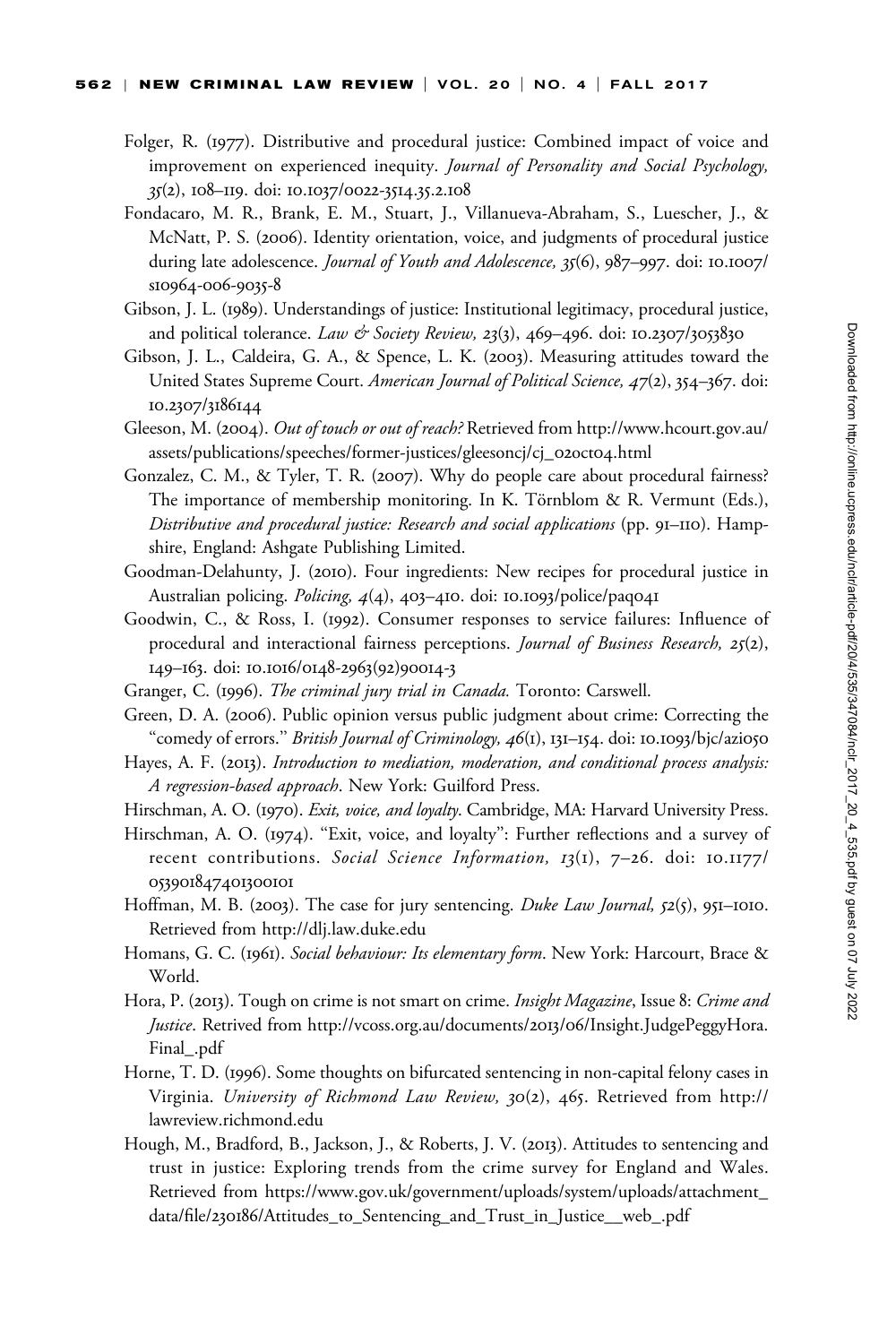- Hough, M., Jackson, J., Bradford, B., Myhill, A., & Quinton, P. (2010). Procedural justice, trust, and institutional legitimacy. *Policing*, 4(3), 203–210. doi: 10.1093/police/paq027
- Hough, M., & Roberts, J. V. (2004). Public confidence in justice: An international review. Retrieved from [http://www.icpr.org.uk/media/](http://www.icpr.org.uk/media/32918/public confidence in justice international review.pdf)32918/public confidence in justice [international review.pdf](http://www.icpr.org.uk/media/32918/public confidence in justice international review.pdf)
- Indermaur, D. (2008). Dealing the public in: Challenges for a transparent and accountable sentencing policy. In A. Freiberg & K. Gelb (Eds.), Penal populism, sentencing councils and sentencing policy (pp. 45–67). Sydney: Hawkins Press.
- Indermaur, D., & Roberts, L. (2009, November). Confidence in the criminal justice system: Trends and issues in crime and criminal justice No. 387. Retrieved from [http://www.aic.](http://www.aic.gov.au/documents/D/6/8/%7bD68CD7EA-536A-4025-A8C0-A5BADF59A6AC%7dtandi387.pdf) [gov.au/documents/D/](http://www.aic.gov.au/documents/D/6/8/%7bD68CD7EA-536A-4025-A8C0-A5BADF59A6AC%7dtandi387.pdf)6/8/%7bD68CD7EA-536A-4025-A8C0-A5[BADF](http://www.aic.gov.au/documents/D/6/8/%7bD68CD7EA-536A-4025-A8C0-A5BADF59A6AC%7dtandi387.pdf)59A6AC%[7](http://www.aic.gov.au/documents/D/6/8/%7bD68CD7EA-536A-4025-A8C0-A5BADF59A6AC%7dtandi387.pdf) [dtandi](http://www.aic.gov.au/documents/D/6/8/%7bD68CD7EA-536A-4025-A8C0-A5BADF59A6AC%7dtandi387.pdf)387.pdf
- Iontcheva, J. (2003). Jury sentencing as democratic practice. Virginia Law Review, 89(2), 311–383. doi: 10.2307/3202435
- Ipsos-Reid. (2002). Public views on information sharing in the CJS: Final report. Ottawa, Canada: Solicitor General.
- Jones, C., & Weatherburn, D. (2010). Public confidence in the NSW criminal justice system: A survey of the NSW public. The Australian and New Zealand Journal of Criminology, 43(3), 506–525. doi: 10.1375/acri.43.3.506
- Judicial Conference of Australia. (2007). Judge for yourself: A guide to sentencing in Australia. Retrieved from [https://www.sentencingcouncil.vic.gov.au/publications/judge-for](https://www.sentencingcouncil.vic.gov.au/publications/judge-for-yourself-a-guide-to-sentencing-in-australia)[yourself-a-guide-to-sentencing-in-australia](https://www.sentencingcouncil.vic.gov.au/publications/judge-for-yourself-a-guide-to-sentencing-in-australia)
- King, N. J., & Noble, R. L. (2004). Felony jury sentencing in practice: A three-state study. Vanderbilt Law Review, 57(3), 883–962. Retrieved from [http://www.vanderbiltlawreview.](http://www.vanderbiltlawreview.org) [org](http://www.vanderbiltlawreview.org)
- LaTour, S. (1978). Determinants of participant and observer satisfaction with adversary and inquisitorial modes of adjudication. Journal of Personality and Social Psychology, 36(12), 1531–1545. doi: 10.1037/0022-3514.36.12.1531
- Lethbridge, G. (2013). Tough on crime means doing more time. Retrieved from [http://](http://www.findlaw.com.au/articles/891/tough-on-crime-means-doing-more-time.aspx) www.findlaw.com.au/articles/891[/tough-on-crime-means-doing-more-time.aspx](http://www.findlaw.com.au/articles/891/tough-on-crime-means-doing-more-time.aspx)
- Lind, E. A., Kurtz, S., Musante, L., Walker, L., & Thibaut, J. W. (1980). Procedure and outcome effects on reactions to adjudicated resolution of conflicts of interest. Journal of Personality and Social Psychology, 39(4), 643-653. doi: 10.1037/0022-3514.39.4.643
- Lind, E. A., & Lissak, R. I. (1985). Apparent impropriety and procedural fairness judgments. Journal of Experimental Social Psychology, 21(1), 19–29. doi: 10.1016/0022-1031(85)90003-4
- MacCoun, R. J., & Tyler, T. R. (1988). The basis of citizens' perceptions of the criminal jury: Procedural fairness, accuracy, and efficiency. Law and Human Behavior, 12(3), 333-352.
- Mackenzie, G., Spiranovic, C., Warner, K., Stobbs, N., Gelb, K., Indermaur, D., Bouhours, T. (2012). Sentencing and public confidence: Results from a national Australian survey on public opinions towards sentencing. Australian & New Zealand Journal of Criminology, 45(1), 45-65. doi: 10.1177/0004865811431328
- Mann, T., & Blunden, A. (2010). Australian law dictionary. Melbourne, Australia: Oxford University Press.
- Maruna, S., & King, A. (2004). Public opinion and community penalties. In A. Bottoms, S. Rex & G. Robinson (Eds.), Alternatives to prison: Options for an insecure society (pp. 83-102). Devon, England: Willan Publishing.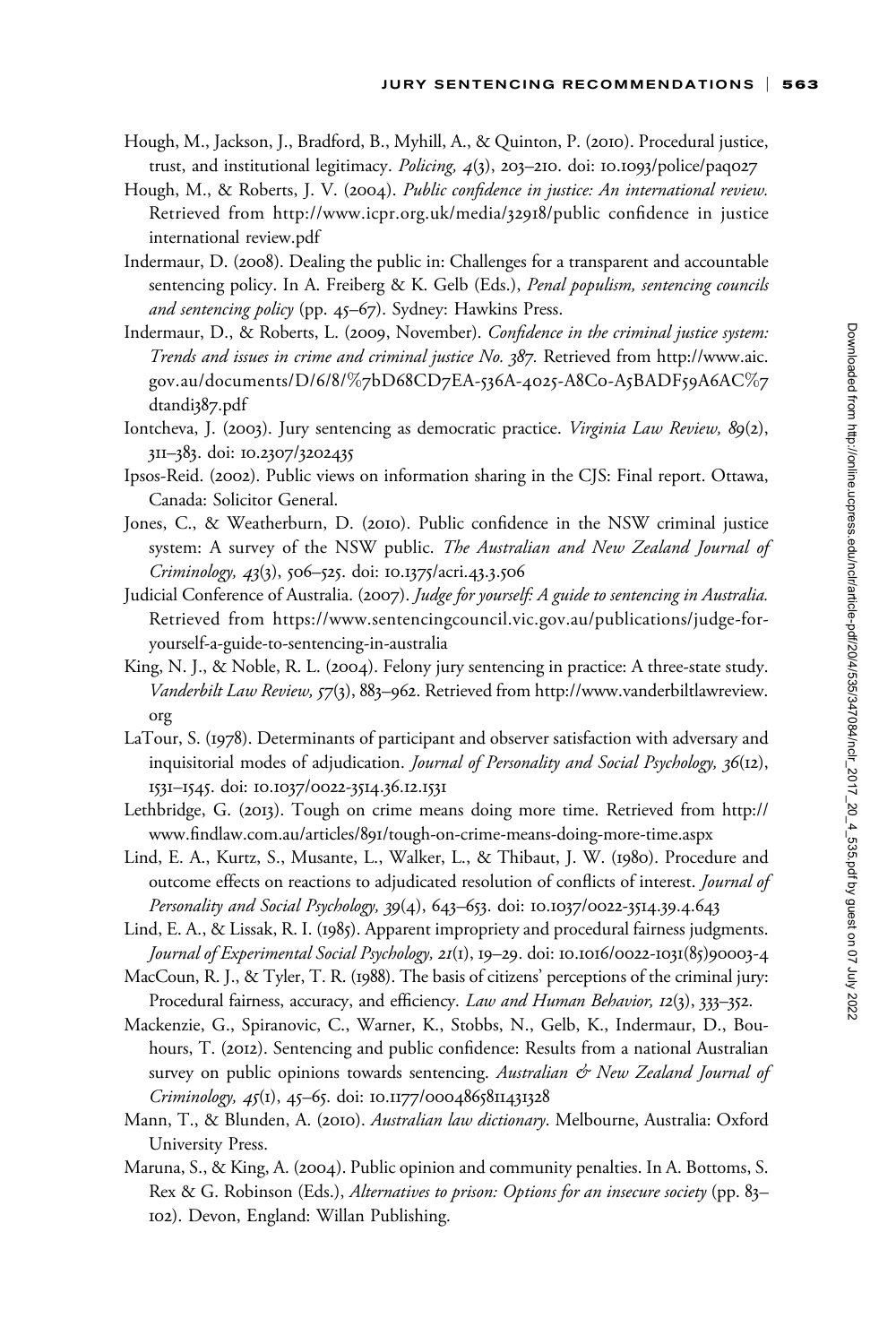- Mazerolle, L., Antrobus, E., Bennett, S., & Tyler, T. R. (2013). Shaping citizen perceptions of police legitimacy: A randomized field trial of procedural justice. Criminology,  $\mathfrak{z}I(1)$ , 33–63. doi: 10.1111/j.1745-9125.2012.00289.x
- Mazerolle, L., Bennett, S., Antrobus, E., & Eggins, E. (2012). Procedural justice, routine encounters and citizen perceptions of police: Main findings from the Queensland Community Engagement Trial (QCET). Journal of Experimental Criminology, 8(4), 343–367. doi: 10.1007/s11292-012-9160-1
- McKee, J. Y. (2001). Criminal justice systems in Europe and North America: France. Report of the European Institute for Crime Prevention and Control, Affiliated with the United Nations. Helsinki: HEUNI.
- Moore, M. H. (1997). Legitimizing criminal justice policies and practices. FBI Law Enforcement Bulletin 66(10), 14-21. Retrieved from<https://leb.fbi.gov/>
- Murphy, K., & Cherney, A. (2011). Fostering cooperation with the police: How do ethnic minorities in Australia respond to procedural justice-based policing? Australia and New Zealand Journal of Criminology, 44(2), 235–257. doi: 10.1177/0004865811405260
- New South Wales Law Reform Commission (NSWLRC). (2006). Issue paper 27: Sentencing and juries. Retrieved from [http://www.lawreform.justice.nsw.gov.au/Documents/](http://www.lawreform.justice.nsw.gov.au/Documents/Publications/Other-Publications/Issues-Papers/IP27.pdf) [Publications/Other-Publications/Issues-Papers/IP](http://www.lawreform.justice.nsw.gov.au/Documents/Publications/Other-Publications/Issues-Papers/IP27.pdf)27.pdf
- Nichols, A. L., & Maner, J. K. (2008). The good-subject effect: Investigating participant demand characteristics. The Journal of General Psychology, 135(2), 151–66. doi: 10.3200/ genp.135.2.151-166
- O'Brien, K., Goodman-Delahunty, J., Clough, J., & Pratley, J. (2008). Factors affecting juror satisfaction and confidence in New South Wales, Victoria, and South Australia. Trends and Issues in Crime and Criminal Justice No. 354. Canberra: Australian Institute of Criminology.
- Ostrom, B. J., Kauder, N. B., & Kuban, G. B. (1996). *Examining the work of state courts*, 1995: A national perspective from the court statistics project. Retrieved from [http://](http://cdm16501.contentdm.oclc.org/cdm/ref/collection/ctadmin/id/22) cdm16501[.contentdm.oclc.org/cdm/ref/collection/ctadmin/id/](http://cdm16501.contentdm.oclc.org/cdm/ref/collection/ctadmin/id/22)22
- Potter, P. W. (2006). Procedural justice and voice effects. Journal of Organizational Culture, Communication and Conflict,  $IO(I), 33-6I.$
- Roberts, J. V. (2007). Public confidence in criminal justice in Canada: A comparative and contextual analysis. Canadian Journal of Criminology and Criminal Justice, 49(2), 153-184. doi: 10.3138/rn84-2371-2482-mr06
- Roberts, L., & Indermaur, D. (2009). What Australians think about crime and justice: Results from the 2007 survey of social attitudes. Retrieved from [http://www.aic.gov.au/media\\_](http://www.aic.gov.au/media_library/publications/rpp/101/rpp101.pdf) [library/publications/rpp/](http://www.aic.gov.au/media_library/publications/rpp/101/rpp101.pdf)101/rpp101.pdf
- Robinson, P. H., & Darley, J. M. (1997). The utility of desert. Northwestern University Law Review, 91(2), 453–499. Retrieved from<http://www.northwesternlawreview.org/>
- Rottman, D. B. (2005). Trust and confidence in the California courts. Retrieved from [http://](http://www.courts.ca.gov/documents/4_37pubtrust1.pdf) [www.courts.ca.gov/documents/](http://www.courts.ca.gov/documents/4_37pubtrust1.pdf)4\_37pubtrust1.pdf
- Sentencing Advisory Council. (2011). Minimum standard non-parole periods. Retrieved from [http://www.justice.qld.gov.au/\\_\\_data/assets/pdf\\_file/](http://www.justice.qld.gov.au/__data/assets/pdf_file/0020/155702/minimum-snpp-paper.pdf)0020/155702/minimum-snpp[paper.pdf](http://www.justice.qld.gov.au/__data/assets/pdf_file/0020/155702/minimum-snpp-paper.pdf)
- Shchepetova, A. (2013). Inquisitorial vs. adversarial system and the right to be silent. Retrieved from [https://editorialexpress.com/cgi-bin/conference/download.cgi?db\\_name](https://editorialexpress.com/cgi-bin/conference/download.cgi?db_name=IIOC2013&paper_id=602)=[IIOC](https://editorialexpress.com/cgi-bin/conference/download.cgi?db_name=IIOC2013&paper_id=602) 2013[&paper\\_id](https://editorialexpress.com/cgi-bin/conference/download.cgi?db_name=IIOC2013&paper_id=602)=[602](https://editorialexpress.com/cgi-bin/conference/download.cgi?db_name=IIOC2013&paper_id=602)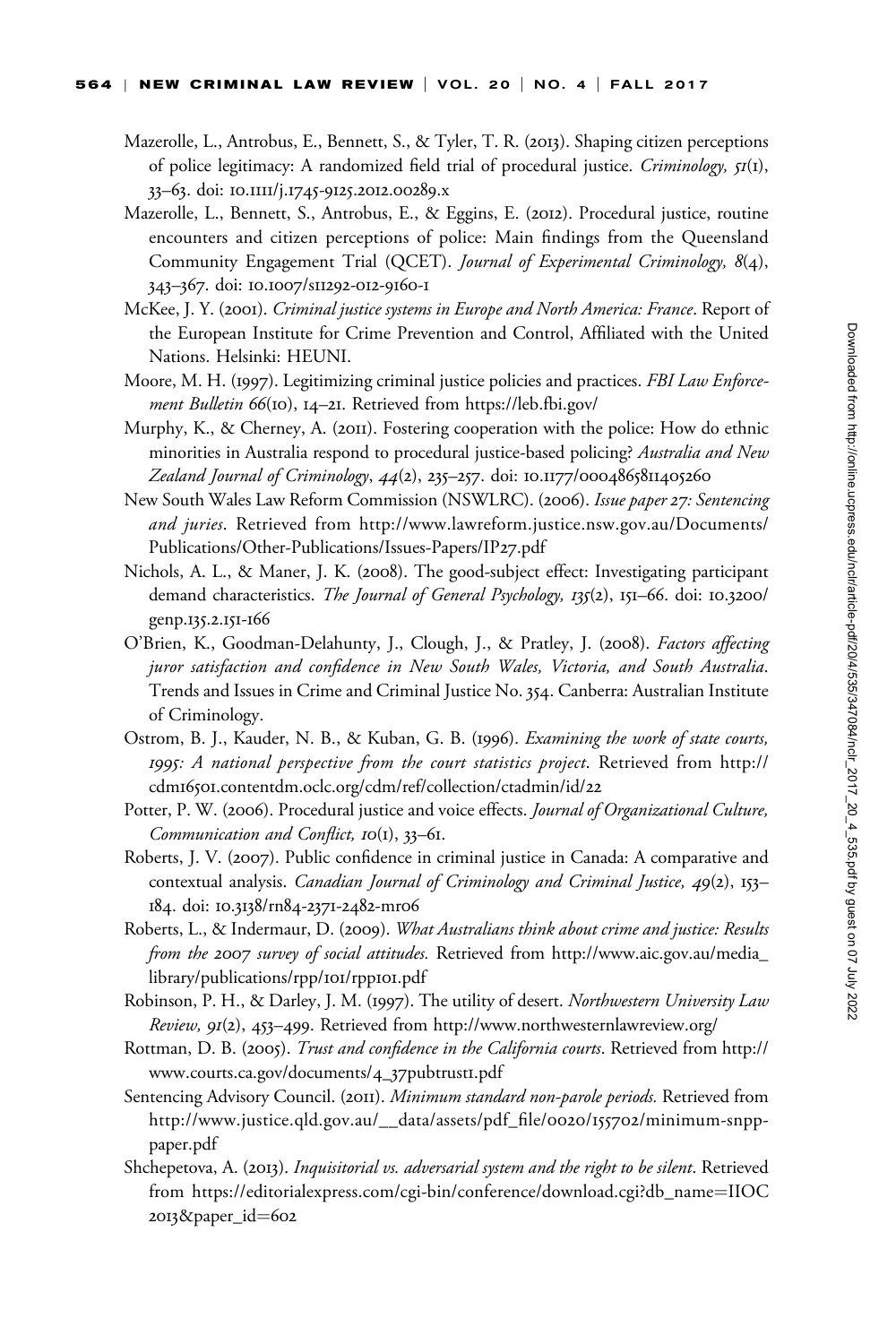- Smith, B. L., & Stevens, E. H. (1984). Sentence disparity and the judge-jury sentencing debate: An analysis of robbery sentences in six southern states. Criminal Justice Review, 9(1), 1–7. doi: 10.1177/073401688400900101
- Sourcebook of Criminal Justice Statistics. (2012). Reported confidence in the criminal justice system. Retrieved from [http://www.albany.edu/sourcebook/pdf/t](http://www.albany.edu/sourcebook/pdf/t2112012.pdf)2112012.pdf
- Spigelman, J. J. (2005). A new way to sentence for serious crime. *Judicial Officers' Bulletin*,  $17(i)$ , 1–4. Retrieved from [http://www.judcom.nsw.gov.au/publications/bulletins-and](http://www.judcom.nsw.gov.au/publications/bulletins-and-journals)[journals](http://www.judcom.nsw.gov.au/publications/bulletins-and-journals)
- St Amand, M. D., & Zamble, E. (2001). Impact of information about sentencing decisions on public attitudes toward the criminal justice system. Law and Human Behavior,  $25(5)$ , 515–528. doi: 10.1023/a:1012844932754
- Statistics Canada. (2003). The confidence Canadians have in various institutions. Retrieved from [http://www.statcan.gc.ca/pub/](http://www.statcan.gc.ca/pub/89-598-x/2003001/figures/4067758-eng.htm)89-598-x/2003001/figures/4067758-eng.htm
- Sunshine, J., & Tyler, T. R. (2003). The role of procedural justice and legitimacy in shaping public support for policing. Law & Society Review, 37(3), 513–548. doi: 10.1111/1540-5893. 3703002
- Sunstein, C. R. (2002). Punitive damages: How juries decide. Chicago: University of Chicago Press.
- Thibaut, J. W., & Walker, L. (1975). Procedural justice: A psychological analysis. Hillsdale, NJ: Lawrence Erlbaum Associates.
- Tyler, T. R. (1990). Why people obey the law: Procedural justice, legitimacy, and compliance. New Haven, CT: Yale University Press.
- Tyler, T. R. (2001). Public trust and confidence in legal authorities: What do majority and minority group members want from the law and legal institutions? Behavioral Sciences & the Law, 19(2), 215–235. doi: 10.1002/bsl.438
- Tyler, T. R. (2003). Procedural justice, legitimacy, and the effective rule of law. In M. Tonry (Ed.), Crime and justice (pp. 283-357). Chicago: The University of Chicago Press.
- Tyler, T. R. (2007). Procedural justice and the courts. Court Review: The Journal of the American Judges Association, 44(1/2), 25-31. Retrieved from [http://aja.ncsc.dni.us/htdocs/](http://aja.ncsc.dni.us/htdocs/publications-courtreview.htm) [publications-courtreview.htm](http://aja.ncsc.dni.us/htdocs/publications-courtreview.htm)
- Tyler, T. R., & Huo, Y. J. (2002). Trust in the law: Encouraging public cooperation with the police and courts. New York: Russell-Sage Foundation.
- Tyler, T. R., & Lind, E. A. (1988). The social psychology of procedural justice. New York: Plenum Press.
- Tyler, T. R., & McGraw, K. M. (1986). Ideology and the interpretation of personal experience: Procedural justice and political quiescence. The Journal of Social Issues, 42(2), 115–128. doi: 10.1111/j.1540-4560.1986.tb00228.x
- Tyler, T. R., Rasinski, K. A., & Spodick, N. (1985). Influence of voice on satisfaction with leaders: Exploring the meaning of process control. Journal of Personality and Social Psychology, 48(1), 72–81. doi: 10.1037/0022-3514.48.1.72
- Ulbig, S. G. (2008). Voice is not enough. *Public Opinion Quarterly, 72*(3), 523–539. doi: 10. 1093/poq/nfn030
- Vidmar, N. (1999). The Canadian criminal jury: Searching for a middle ground. Law and Contemporary Problems, 62(2), 141–172. Retrieved from<http://lcp.law.duke.edu>
- Webster, C. W. (1960). Jury sentencing—grab-bag justice. Southwestern Law Journal, 14(1), 221.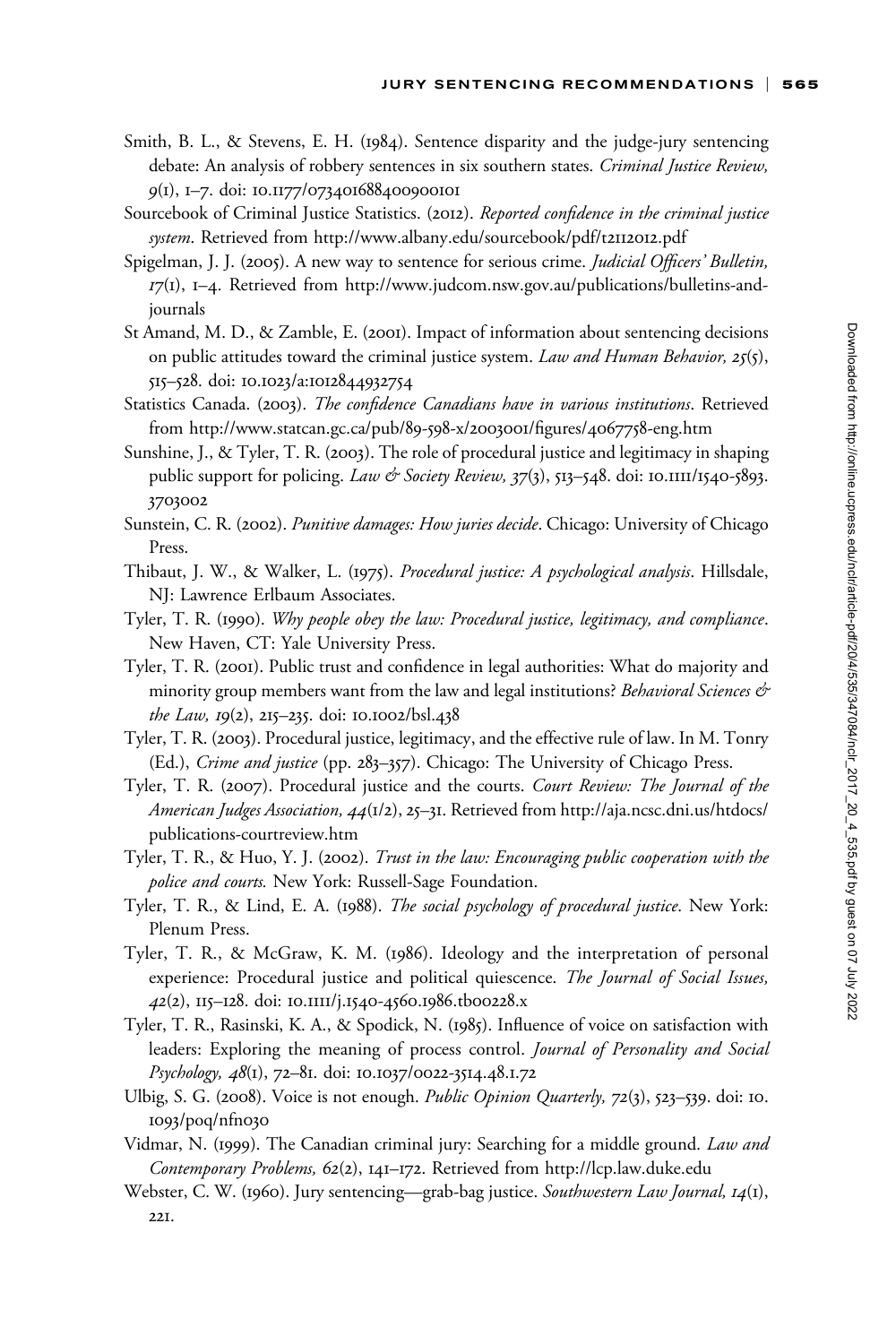- Weninger, R. A. (1994). Jury sentencing in noncapital cases: A case study of El Paso County, Texas. Washington University Journal of Urban and Contemporary Law, 45(3), 3–40. Retrieved from<http://law.wustl.edu/journal/>
- Wright, R. F. (1999). Rules for sentencing revolutions (Book review). The Yale Law Journal, 108(6), 1355–1387. doi: 10.2307/797329

### APPENDIX A

### Compliance with Ethical Standards

### Funding

The authors report none.

### Ethical Approval

Ethical approval (clearance number 13-PSYCH-4-103-JJ) was granted by the School of Psychology Ethics Committee at the University of Queensland.

## Informed Consent

Consent for this research was fully informed and voluntary. Participants were informed that their responses would be anonymous, as no identifying information would be collected from them. Participants were able to withdraw from the study at any time.

## Conflicts of Interest

The authors report no conflicts of interest.

## APPENDIX B: MEASURES

Confidence in sentencing (case):

- In this case, the individual Judge was the best person to choose an appropriate sentence.
- In this case, I am satisfied with the decision that the court made.
- In this case, the Judge was in touch with what ordinary people think.
- In this case, how confident are you that the penalty or punishment given to the offender was appropriate?
- In this case, how confident are you that the Court was effective at giving a punishment which fit the crime?
- Based on this case, how confident are you in the Courts?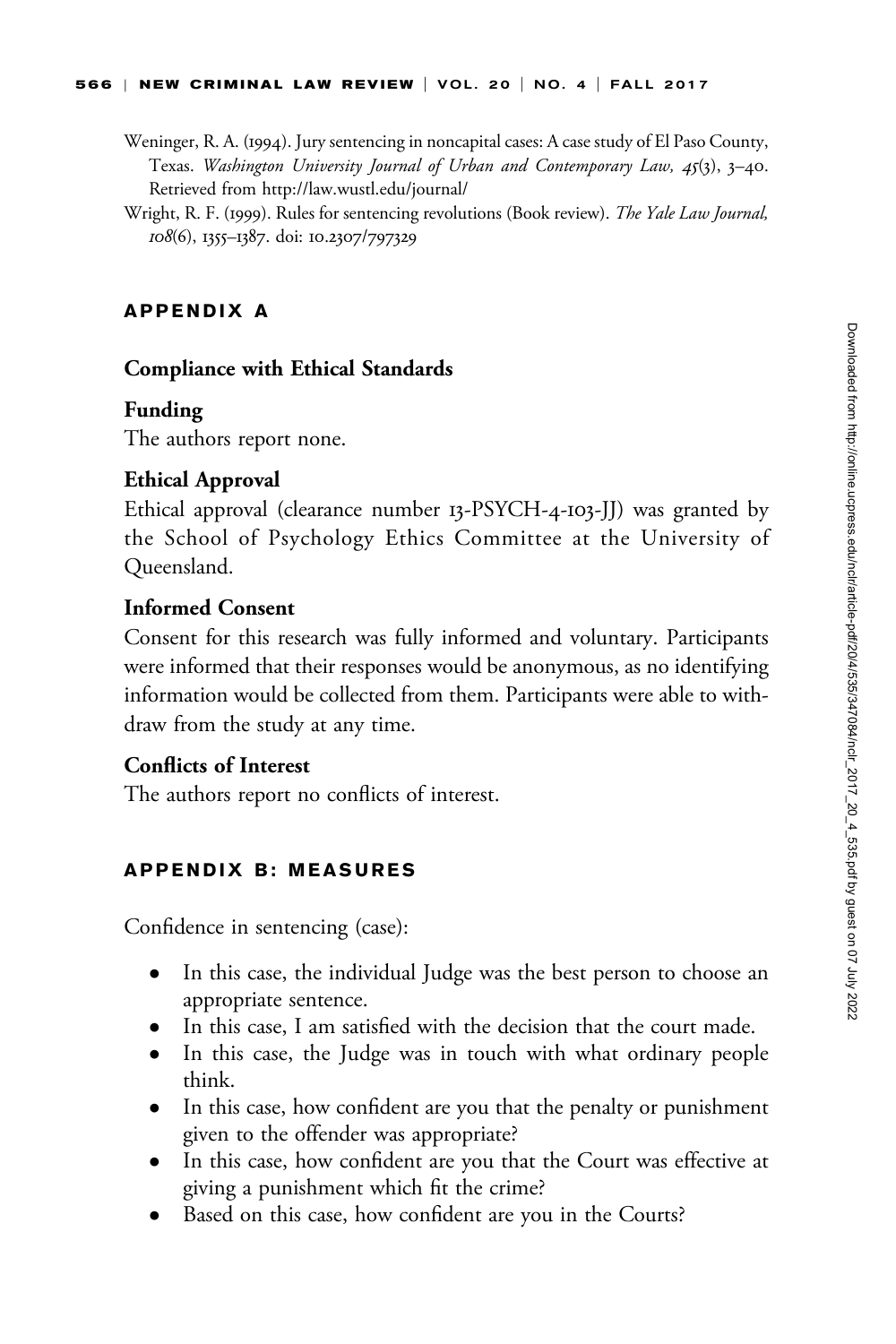Confidence in sentencing (general):

- The individual Judge is the best person to choose an appropriate sentence for each case.
- I am satisfied with the decisions that the courts make.
- I have confidence that judges impose an appropriate sentence most of the time.
- Judges are in touch with what ordinary people think.
- How confident are you that penalties or punishment given to offenders are appropriate?
- How confident are you that the courts are effective at giving punishments which fit the crime?
- How confident are you generally in the courts and legal system?

Procedural fairness (case):

 In this case, how fair was the procedure used to determine the defendant's minimum non-parole period.

Procedural fairness (general):

- The Courts give victims and witnesses the support they need.
- The Courts take into account the views of witnesses and victims.
- The Courts take into account the views of the community.
- The Courts achieve the correct balance between the rights of the offender and the rights of the victim when handing out sentences.
- The Courts take into account the circumstances surrounding the crime.
- The Courts always try to be fair when making decisions.
- The Courts treat people with dignity and respect.

Legitimacy (case):

 In this case, how legitimate was the process used to determine the defendant's minimum non-parole period.

Legitimacy (general):

- If the Courts started making a lot of decisions that most people would disagree with, it might be better to do away with the Courts altogether.
- The right of the Courts to decide certain types of controversial issues should be reduced.